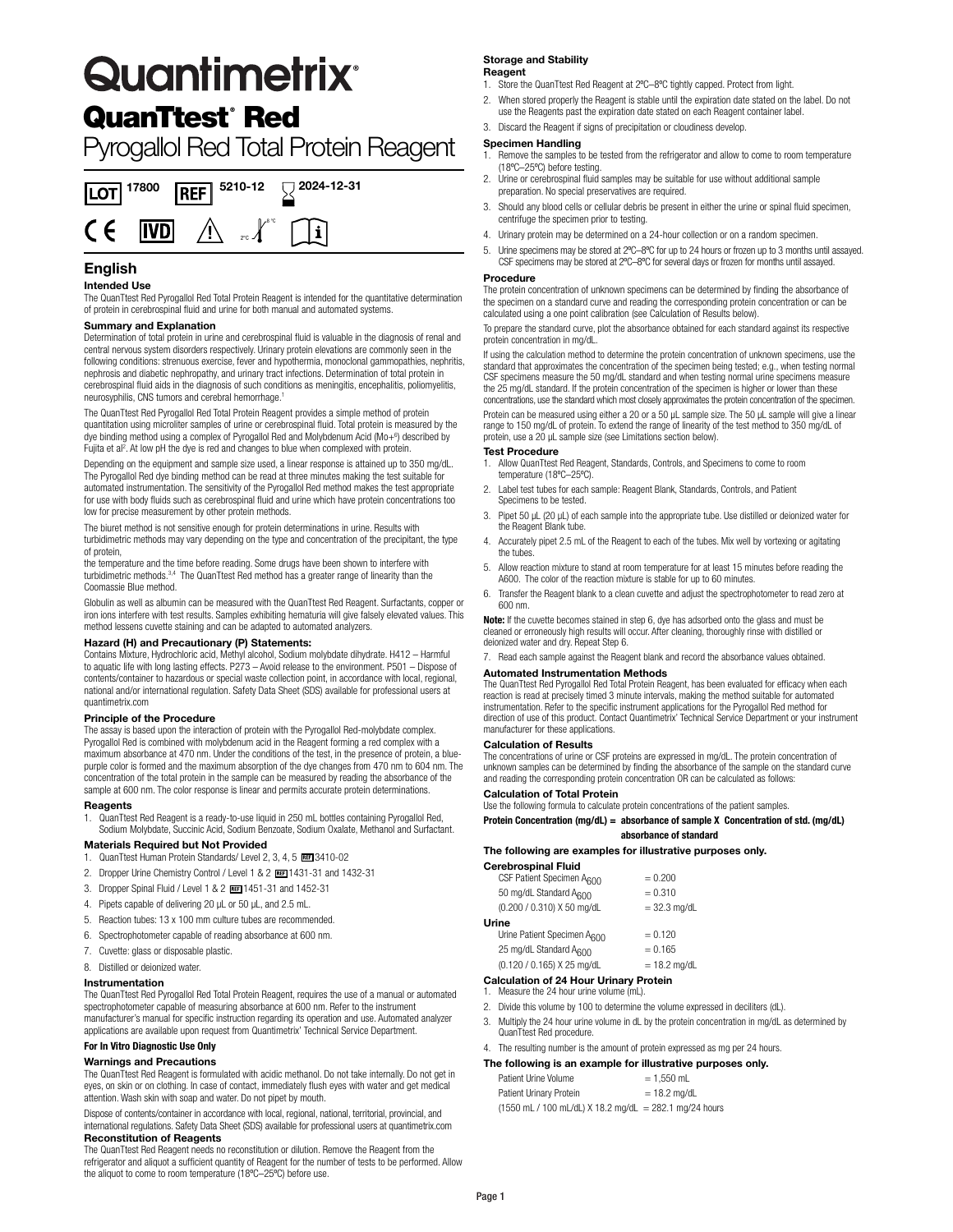### **Quality Control**

A quality control program is recommended for all clinical laboratories. The analysis of control material with assayed values in both the normal and abnormal ranges is recommended for monitoring the performance of the procedure. The values recovered for the controls should fall within the laboratory's acceptable range. A Quality Control Program, Quantrol,<sup>®</sup> is available from Quantimetrix. Please inquire.

### **Limitations**

Linearity of the test method is 150 mg/dL of total protein when using a 50 µL sample size. Linearity may be extended by decreasing the specimen volume to 20 µL. The total protein concentration then becomes linear to 350 mg/dL. Greater accuracy may be obtained by diluting specimens of higher protein levels to approximately 100 mg/dL with distilled or deionized water, reassaying and correcting for the dilution factor when calculating the total protein concentration.

Some types of surface active agents may affect the color. Cationic surfactants in general, give the same color as proteins. Because anions inhibit the color reaction, wash the equipment thoroughly, using distilled water, until no surface active agent remains. Dry equipment thoroughly before using.

Hemoglobin gives about one-half the color reaction of albumin. Samples exhibiting hematuria will give a falsely elevated value.

Copper and iron ions can cause errors in measurement. Special care should be taken to avoid contamination of the apparatus.

The Reagent contains light sensitive components. Protect from light.

The QuanTtest Red Pyrogallol Red Total Protein Reagent, may underestimate low molecular weight proteins and immunoglobulin lightchains (Bence Jones Proteins).

In routine use, cuvettes, culture tubes and equipment are rarely stained. However, when many specimens are run at the same time or if a specimen containing a high concentration of protein is tested. some of the dye may remain. If this occurs, clean glassware and equipment thoroughly.

Technical updates can be found on our website.

### **Expected Values**

Normal ranges may vary according to patient population and laboratory conditions. Each laboratory should establish its own normal range. Using the Pyrogallol Red method on specimens from clinically healthy subjects, protein levels in cerebrospinal fluid can be expected to range from 15 to 45 mg/dL and up to 60 mg/dL in healthy elderly subjects. Urinary excretion of protein is normally less than 200 mg/24 hours in volumes of 1,000 to 1,500 mL/24 hours. Random normal urine specimens may range from 0 to 20 mg/dL of protein.

### **Specific Performance Characteristics**

### **Specificity**

The specificity of the QuanTtest Red test method was determined by analysis of urine samples following the addition of potential interfering substances. Hemoglobin, iron and copper ions were found to interfere. See the table of interfering substances following.

### **Table of Interfering Substances**

| <b>Additive</b><br>Name | <b>Added Conc.</b><br>(mg/dL) | <b>Measured Conc.</b><br>of Total Protein<br>(mg/dL) | <b>Amount</b><br><b>Normally</b><br><b>Present in Urine</b> |
|-------------------------|-------------------------------|------------------------------------------------------|-------------------------------------------------------------|
| None                    |                               | 29                                                   |                                                             |
| Urea Nitrogen           | 2,300                         | 29                                                   | $10.5$ g/day                                                |
| Uric Acid               | 300                           | 30.5                                                 | 250-750 mg/day                                              |
| Creatinine              | 300                           | 28.5                                                 | male 1000-1700 mg/day                                       |
|                         |                               |                                                      | female 1175-1468 mg/day                                     |
| Ammonia                 | 250                           | 30                                                   | $0.41 - 0.82$ g/day                                         |
| Glucose                 | 5,000                         | 28                                                   | 30 - 130 mg/day                                             |
| Ascorbic Acid           | 200                           | 28.5                                                 | $0.1 - 0.4$ mg/kg/day                                       |
| Glutathione             | 50                            | 29                                                   |                                                             |
| Citric Acid             | 200                           | 29.5                                                 | $0.3 - 0.9$ mg/day                                          |
| Oxalic Acid             | 100                           | 26                                                   | 15 - 30 mg/day                                              |
| <b>Tartaric Acid</b>    | 200                           | 28                                                   |                                                             |
| Na                      | 600                           | 30                                                   | $6 - 8.4$ g/day                                             |
| Κ                       | 250                           | 28                                                   | $1.8 - 2$ g/day                                             |
| СI                      | 1,000                         | 30                                                   | 11.1 - 18.2 g/day                                           |
| Ca                      | 100                           | 30                                                   | 240 - 320 mg/day                                            |
| Mg                      | 30                            | 29                                                   | 70 - 155 mg/day                                             |
| P                       | 200                           | 33                                                   |                                                             |
| Cu                      | 10                            | 39                                                   | $250 \mu g/day$                                             |
| $Fe2+$                  | 10                            | 36.5                                                 | 60 -100 µg/day                                              |
| Bilirubin               | 20                            | 30.5                                                 | $3.08 \pm 0.28$ mg/day                                      |

### **Precision**

The precision of the QuanTtest Red System was established by analyzing a series of Quantimetrix Urine and Spinal Fluid Controls. The assay was calibrated with Quantimetrix standards. The reaction was read at 3 minutes and after 15 minutes on a Gilford Stasar II spectrophotometer.

### **When read at 3 minutes:**

|                             |                 | Within Run (n=10) |      |                 | Between Run (n=18) |     |  |
|-----------------------------|-----------------|-------------------|------|-----------------|--------------------|-----|--|
|                             | Mean<br>(mq/dL) | SD                | %CV  | Mean<br>(mq/dL) | SD                 | %CV |  |
| Urine I evel 1              | 15.3            | 2.3               | 14.9 | 14.9            | 1.3                | 8.7 |  |
| Urine Level 2               | 62.5            | 2.5               | 4.0  | 61.8            | 2.5                | 4.1 |  |
| CSF Level 1                 | 36.3            | 2.9               | 7.9  | 35.3            | 3.3                | 9.4 |  |
| CSF Level 2                 | 66.7            | 2.1               | 3.2  | 65.2            | 3.3                | 5.1 |  |
| When read after 15 minutes: |                 |                   |      |                 |                    |     |  |
|                             |                 | Within Run (n=10) |      |                 | Between Run (n=18) |     |  |
|                             | Mean<br>.       | SD                | %CV  | Mean<br>.  .    | SD                 | %CV |  |

|               | Mean<br>(ma/dL) | SD  | %CV | Mean<br>(ma/dL) | SD  | %CV |
|---------------|-----------------|-----|-----|-----------------|-----|-----|
| Urine Level 1 | 15.2            | 0.4 | 2.6 | 15.5            | 1.3 | 7.5 |
| Urine Level 2 | 63.3            | 3.0 | 4.8 | 62.8            | 1.9 | 3.1 |
| CSF Level 1   | 36.7            | 2.6 | 7.2 | 35.9            | 3.4 | 9.5 |
| CSF Level 2   | 69.6            | 2.6 | 3.7 | 68.0            | 2.6 | 3.9 |

### **Example Graph**



### **Correlation**

Absorbance @ 600 nm

Absorbance  $@$ 

 $\mathbf{g}$  $600$ 

Comparison of the QuanTtest Red method with a Coomassie Blue method (Quantimetrix) for protein determination gives the following correlation when tested using 29 patient urine samples.

| n=29           | Mean  | <b>Correlation Coefficient (r)</b> | <b>Slope</b> | Intercept |
|----------------|-------|------------------------------------|--------------|-----------|
| Coomassie Blue | 43.04 | 0.9923                             | 1.05         | -0.18     |
| QuanTtest Red  | 45.20 |                                    |              |           |

### **References**

- 1. Pesce AJ, Kaplan LA. Methods in Clinical Chemistry. CV Mosby Co, 1987.
- 2. Fujita Y, Mori I, Kitano S. Bunseki Kagaku 1983;32:379.
- 3. Lievens MM, Celis PJ. Drug interference in turbidimetry and colorimetry of proteins in urine. Clin Chem 1982;28:2328.
- 4. Muir A, Hensley WJ. Pseudoproteinuria due to penicillins in the turbidimetric measurement of proteins with trichloroacetic acid. Clin Chem 1979;25:1662-1663.

### **German**

### **Verwendungszweck**

Das QuanTtest Red Pyrogallol Red Total Protein Reagent, ist zum quantitativen Nachweis von Protein im Liquor cerebrospinalis und Urin für handbetriebene und automatische Nachweissysteme vorgesehen.

### **Zusammenfassung und Erklärung**

Die Bestimmung des Gesamtproteingehalts in Urin und Liquor ist ein wertvolles Hilfsmittel bei der Diagnose von Nieren- und Zentralnervensystemerkrankungen. Erhöhte Proteinwerte im Urin treten häufig bei den folgenden Zuständen auf: anstrengende sportliche Betätigung, Fieber und Unterkühlung, monoklonale Gammopathien, Nephritis und diabetische Nephropathie sowie Harnwegsinfektionen. Die Bestimmung des Gesamtproteingehalts in Liquor unterstützt die Diagnose von Erkrankungen wie Meningitis, Enzephalitis, Poliomyelitis, Neurosyphilis, Liquortumoren und Gehirnblutungen.1

Das QuanTtest Red Pyrogallol Red Total Protein Reagent ermöglicht den quantitativen Nachweis von Protein in Mikroliter-Proben von Urin oder Liquor. Der Gesamtproteingehalt wird durch Farbstoffbindung anhand eines Pyrogallolrot-Molybdänsäure-Komplexes (Mo+<sup>6</sup>) ermittelt, der von Fujita et al<sup>2</sup> beschrieben wurde. Bei niedrigem pH-Wert ist der Farbstoff rot und schlägt bei Bindung mit Protein nach blau um.

Je nach verwendetem Gerät und verwendeter Probengröße wird eine lineare Reaktion bei bis zu 350 mg/dl erzielt. Die Pyrogallolrot-Farbstoffbindung kann nach drei Minuten abgelesen werden und ist somit für Laborautomaten geeignet. Durch die Empfindlichkeit des Pyrogallolrotverfahrens eignet sich der Test zur Verwendung mit Körperflüssigkeiten wie Liquor und Urin, deren Proteinkonzentrationen für andere Proteinnachweisverfahren zu gering sind.

Die Biuret-Methode ist zur Bestimmung von Protein im Urin nicht empfindlich genug. Durch turbidimetrische Verfahren ermittelte Ergebnisse können je nach Art und Konzentration des Präzipitats, Eiweißtyp, Temperatur und verstrichener Zeit vor dem Ablesen unterschiedlich ausfallen. Einige Medikamente können turbidimetrische Verfahren erwiesenermaßen verfälschen.3,4 Das QuanTtest Red-Verfahren bietet einen größeren Linearitätsbereich als das Coomassie-Blue-Verfahren.

Globulin sowie Albumin können mit der QuanTtest Red Reagenzflüssigkeit gemessen werden. Tenside sowie Kupfer- und Eisenionen verfälschen die Testergebnisse. Urinproben mit Blutgehalt (Hämaturie) führen zu fälschlich erhöhten Werten. Dieses Verfahren verringert die Küvetteneinfärbung und kann für Analyseautomaten angepasst werden.

### **Gefahrenhinweise (H) Sicherheitshinweise (P):**

**Gemisch, Hydrochloric acid, Methyl alcohol, Sodium molybdate dihydrate.**  H412 – Schädlich für Wasserorganismen, mit langfristiger Wirkung. P273 – Freisetzung in die Umwelt vermeiden. P501 – Entsorgung von Inhalt/Behälter über eine Annahmestelle für gefährliche Abfälle oder Sondermüll entsprechend örtlicher, regionaler, nationaler, und/oder internationaler Vorschrift. Sicherheitsdatenblätter (SDB) stehen ihnenim internet unter quantimetrix.com

### **Verfahrensprinzip**

Der Assay basiert auf der Reaktion zwischen dem Protein und dem Pyrogallolrot-Molybdat-Komplex. Pyrogallolrot wird in der Reagenzflüssigkeit mit Molybdänsäure kombiniert und bildet einen roten Komplex mit einer maximalen Extinktion von 470 nm. Unter Testbedingungen schlägt die Farbe bei Anwesenheit von Protein nach blauviolett um. Dabei erhöht sich die maximale Extinktion von 470 nm auf 604 nm. Die Gesamtproteinkonzentration der Probe kann durch Ablesen der Extinktion der Probe bei 600 nm ermittelt werden. Die Farbreaktion ist linear und ermöglicht genaue Bestimmungen des Proteingehalts.

### **Reagenzien**

1. QuanTtest Red Reagenz ist als gebrauchsfertige Flüssigkeit in 250-ml-Fläschchen erhältlich und besteht aus Pyrogallolrot, Natriummolybdän, Succinsäure, Natriumbenzoat, Natriumoxalat, Methanol und Tensid.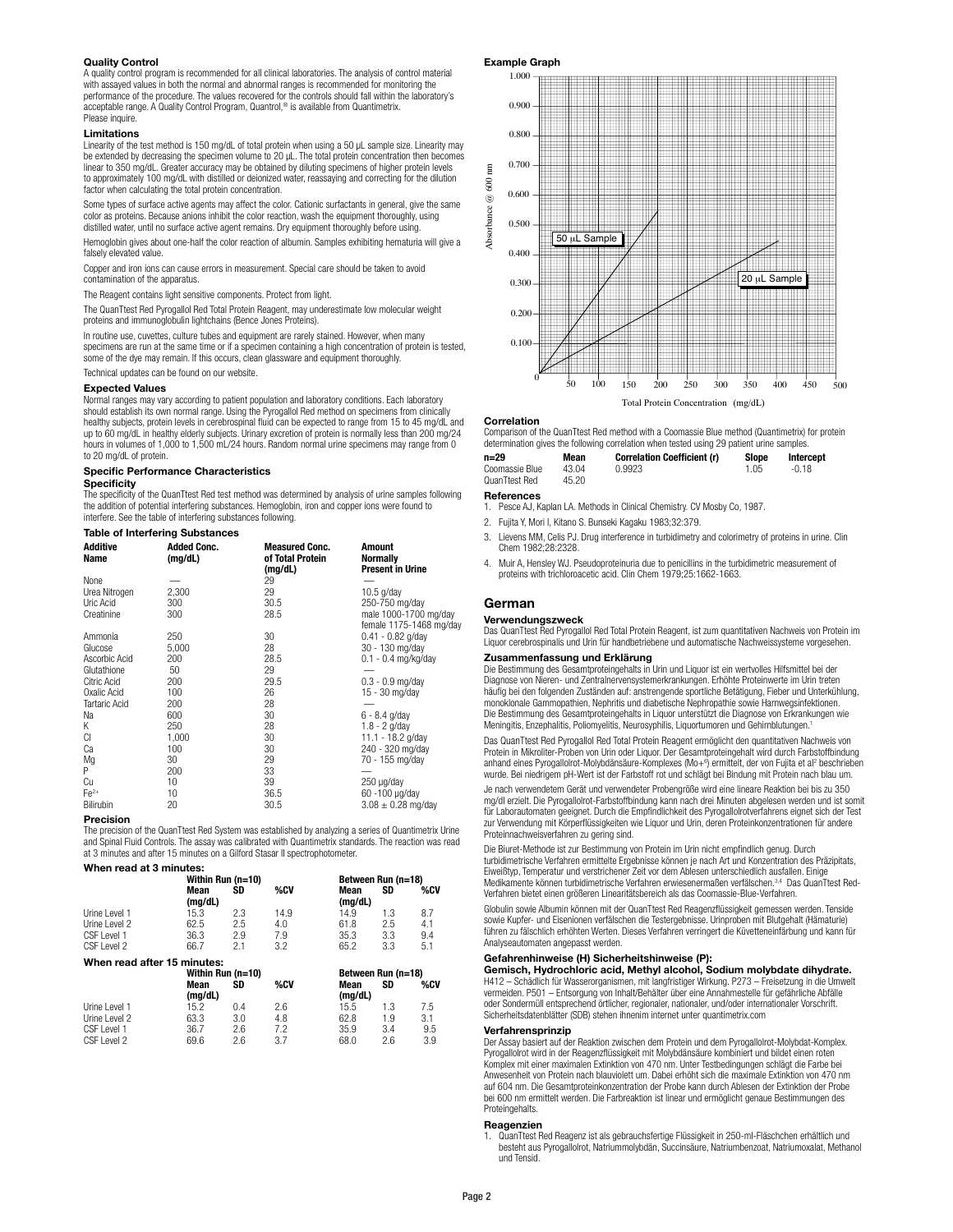### **Erforderliche Materialien (nicht im Lieferumfang enthalten)**

- 1. QuanTtest Human Protein Standards/ Level 2, 3, 4, 5 BEE 3410-02
- 2. Dropper Urine Chemistry Control / Level 1 & 2 BB 1431-31 and 1432-31
- 3. Dropper Spinal Fluid / Level 1 & 2 1451-31 and 1452-31
- 4. Pipetten zur Abgabe von 20 µl oder 50 µl und 2,5 ml.
- 5. Reagenzgläser: 13 x 100 mm Kulturröhrchen werden empfohlen.
- 6. Spektrophotometer zum Ablesen der Extinktion bei 600 nm.
- 7. Küvette: Glas oder Plastik-Einmalprodukt.
- 8. Destilliertes oder deionisiertes Wasser.

### **Instrumente**

Das QuanTtest Red Pyrogallol Red Total Protein Reagent, benötigt ein handbetriebenes oder automatisches Spektrophotometer, das Extinktionen bei 600 nm ermitteln kann. Die jeweiligen Herstelleranweisungen zu Betrieb und Anwendung beachten. Anweisungen für Analyseautomaten sind auf Anfrage vom technischen Kundendienst von Quantimetrix erhältlich.

### **Nur zur In-vitro-Diagnostik**

### **Warnhinweise und Vorsichtsmaßnahmen**

Das QuanTtest Red Reagenz ist mit angesäuertem Methanol angesetzt. Nicht schlucken oder einnehmen. Augen- und Hautkontakt sowie Kontakt mit der Kleidung vermeiden. Bei Kontakt sofort Augen mit Wasser ausspülen und ärztliche Hilfe einholen. Haut mit Wasser und Seife waschen. Nicht mundpipettieren.

Inhalt/Behälter entsprechend örtlichen, regionalen, nationalen und internationalen Richtlinien der Entsorgung zuführen. Sicherheitsdatenblatt (SDB) steht ihnen im Internet unter quantimetrix.com zur Verfügung.

### **Rekonstitution der Reagenzien**

### **Reagenz**

Das QuanTtest Red Reagenz erfordert keine Rekonstitution oder Verdünnung. Das Reagenz aus dem Kühlschrank nehmen und eine ausreichende Menge des Reagenzstoffes für die erforderlichen Tests bereitstellen. Die bereitgestellte Menge vor Gebrauch auf Raumtemperatur (18ºC bis 25ºC) bringen.

### **Lagerung und Stabilität**

- **Reagenz** 1. Das QuanTtest Red Reagenz bei 2ºC bis 8ºC fest verschlossen aufbewahren. Vor Lichteinwirkung schützen.
- 2. Bei korrekter Aufbewahrung ist das Reagenz bis zum auf dem Etikett angegebenen Verfallsdatum stabil. Bei korrekter Aufbewahrung sind die Reagenzien bis zum auf dem Etikett angegebenen Verfallsdatum stabil.
- 3. Das Reagenz bei Anzeichen von Trübung oder Präzipitation verwerfen.

### **Handhabung der Proben**

- 1. Die Proben aus dem Kühlschrank nehmen und vor dem Testen auf Raumtemperatur (18ºC bis 25ºC) bringen.
- 2. Urin- oder Liquorproben sind ohne zusätzliche Verarbeitung testbereit. Besondere Konservierungsmittel sind nicht erforderlich.
- 3. Sollten im Urin oder Liquor Blutzellen oder Zellreste vorhanden sein, muss die Probe vor dem Test zentrifugiert werden.
- 4. Protein im Urin kann an einer 24-Stunden-Probenentnahme oder an einer Stichprobe bestimmt werden.
- 5. Urinproben können bei 2ºC bis 8ºC bis zu 24 Stunden oder gefroren bis zu 3 Monate vor dem Test aufbewahrt werden. Liquorproben können bei 2ºC bis 8ºC mehrere Tage oder gefroren mehrere Monate lang vor dem Test aufbewahrt werden.

### **Verfahren**

Die Proteinkonzentration unbekannter Proben kann durch Feststellung der Probenextinktion auf einer Standardkurve und Ablesen der entsprechenden Proteinkonzentration oder durch Ein-Punkt-Kalibrierung bestimmt werden (siehe Berechnung der Ergebnisse unten).

Eine Standardkurve kann durch Aufzeichnen der Extinktion jedes Standards gegenüber der entsprechenden Proteinkonzentration in mg/dl erstellt werden.

Wird die Proteinkonzentration unbekannter Proben durch die Berechnungsmethode bestimmt, sollte der<br>Standard verwendet werden, der der Konzentration der zu testenden Probe am ehesten entspricht; d. h., beim Testen normaler Liquorproben sollte der 50 mg/dl Standard und beim Testen normaler Urinproben der 25 mg/dl Standard verwendet werden. Wenn die Proteinkonzentration der Probe höher oder niedriger als diese Konzentrationen ist, sollte der Standard verwendet werden, der der Konzentration der zu testenden Probe am ehesten entspricht.

Der Proteingehalt kann entweder mit einer 20 µl oder 50 µl großen Probe gemessen werden. Die 50-µl-Probe ergibt einen Linearbereich bis zu 150 ml/dl Protein. Um den Linearitätsbereich der Testmethode auf 350 mg/dl

zu erweitern, sollte eine 20-µL-Probengröße verwendet werden (siehe Abschnitt Einschränkungen unten). **Testverfahren**

- 1. QuanTtest Red Reagenz, Standards, Kontrollen und Proben aus dem Kühlschrank nehmen und auf Raumtemperatur (18ºC bis 25ºC) bringen.
- 2. Teströhrchen für jede Probe beschriften: Reagenzienleerwert, Standards, Kontrollen und für den Test vorgesehene Patientenproben.
- 3. 50 µL (20 µL) jeder Probe in das entsprechende Röhrchen pipettieren. Für den Reagenzienleerwert destilliertes oder deionisiertes Wasser verwenden.
- 4. Exakt 2,5 ml Reagenz in jedes Röhrchen pipettieren. Den Röhrcheninhalt durch Vortexieren oder Schütteln gut mischen.
- 5. Vor dem Ablesen der Extinktion A600 die Reaktionsmischung mindestens 15 Minuten lang bei Raumtemperatur stehen lassen. Die Farbe der Reaktionsmischung ist bis zu 60 Minuten stabil.
- 6. Den Inhalt des Reagenzienleerwerts in eine saubere Küvette überführen und das Spektrophotometer bei 600 nm auf Null justieren.

**Hinweis:** Falls sich die Küvette in Schritt 6 einfärbt, wurde Farbstoff an das Glas adsorbiert und muss zur Vermeidung von verfälscht hohen Ergebnissen gereinigt werden. Nach der Reinigung gründlich mit destilliertem oder deionisiertem Wasser ausspülen und trocknen. Schritt 6 wiederholen.

### **Verfahren mit Analyseautomaten**

Das QuanTtest Red Pyrogallol Red Total Protein Reagent, kann genaue Ergebnisse liefern, wenn jede Reaktion in genau eingehaltenen 3-Minuten-Intervallen abgelesen wird; damit eignet sich das Verfahren<br>für Analyseautomaten. Anweisungen zur Verwendung dieses Produkts sind den entsprechenden<br>Anleitungen für das Pyrogallolr technischen Kundendienst von Quantimetrix oder vom Hersteller des jeweiligen Gerätes erhältlich.

**Berechnung der Ergebnisse** Die Proteinkonzentrationen in Urin oder Liquor werden in mg/dl angegeben. Die Proteinkonzentration unbekannter Proben kann durch Feststellung der Probenextinktion auf der Standardkurve und Ablesen der entsprechenden Proteinkonzentration ODER durch die folgende Berechnung bestimmt werden:

### **Berechnung der Gesamtproteinkonzentration**

Zur Berechnung der Proteinkonzentrationen der Patientenproben die folgende Formel verwenden. **Proteinkonzentration (mg/dl) = Extinktion der Probe X Konzentration des Standards (mg/dl)**

### **Extinktion des Standards**

# **Die folgenden Beispiele dienen nur zu Anschauungszwecken.**

| Liguor                             |                |
|------------------------------------|----------------|
| Liquor-Patientenprobe AROO         | $= 0,200$      |
| 50 mg/dL Standard A <sub>600</sub> | $= 0.310$      |
| (0,200 / 0,310) X 50 mg/dl         | $= 32.3$ mg/dl |
| Urin                               |                |
| Urin-Patientenprobe A600           | $= 0,120$      |
| 25 mg/dL Standard A <sub>600</sub> | $= 0.165$      |

### $(0,120 / 0,165)$  X 25 mg/dl  $= 18,2$  mg/dl

# **Berechnung der 24-Stunden-Urinproteinkonzentration** 1. Das 24-Stunden-Urinvolumen abmessen (ml).

- 
- 2. Dieses Volumen durch 100 teilen, um das Volumen in Dezilitern (dl) auszudrücken.
- 3. Das 24-Stunden-Urinvolumen in dl mit der Proteinkonzentration in mg/dl gemäß QuanTtest Red Verfahren multiplizieren.

### 4. Das Ergebnis ist die Proteinmenge in mg pro 24 Stunden.

| Das folgende Beispiel dient nur zu Anschauungszwecken. |                        |
|--------------------------------------------------------|------------------------|
| Patienten-Urinvolumen                                  | $= 1550$ ml            |
| Patienten-Urinproteinkonzentration                     | $= 18.2$ ma/dl         |
| (1550 ml / 100 ml/dl) X 18,2 mg/dl                     | $= 282.1$ mg/24 Stunde |

### **Qualitätskontrolle**

Für alle klinischen Labore wird ein Qualitätskontrollprogramm empfohlen. Zur Überwachung der Verfahrensleistung wird die Analyse des Kontrollmaterials mit festgelegten Werten im normale und abnormalen Bereich empfohlen. Die erhaltenen Werte der Kontrollen sollten im für das Labor<br>akzeptablen Bereich liegen. Ein Qualitätskontrollprogramm, Quantrol®, ist von Quantimetrix erhältlich. Weitere Informationen sind auf Anfrage erhältlich.

### **Einschränkungen**

Die Linearität der Testmethode beträgt 150 mg/dl Gesamtprotein bei Verwendung einer 50 µl großen<br>Probe. Die Linearität kann durch Verringerung des Probenvolumens auf 20 µl erweitert werden. Die<br>Gesamtproteinkonzentration w Proteinkonzentrationen auf ungefähr 100 mg/dl mit destilliertem oder deionisiertem Wasser kann eine höhere Genauigkeit erreicht werden; dabei muss der Verdünnungsfaktor beim erneuten Testen und der Berechnung der Gesamtproteinkonzentration berücksichtigt werden.

Einige Tenside können die Färbung beeinträchtigen. Kationische Tenside ergeben im Allgemeinen die gleiche Färbung wie Protein. Da durch Anionen die Färbereaktion vermindert wird, muss die gesamte<br>Ausrüstung mit destilliertem Wasser gründlich abgewaschen werden, bis keine Tensidreste mehr übrig<br>sind. Vor der Verwendung

Hämoglobin ergibt ungefähr die Hälfte der Färbereaktion von Albumin. Urinproben mit Blutgehalt (Hämaturie) ergeben einen fälschlich erhöhten Wert.

Kupfer- und Eisenionen können Messfehler verursachen. Es ist besonders darauf zu achten, Verschmutzungen der verwendeten Geräte zu vermeiden.

Das Reagenz enthält lichtempfindliche Komponenten. Vor Lichteinwirkung schützen.

Das QuanTtest Red Pyrogallol Red Total Protein Reagent, kann Protein mit geringem Molekulargewicht sowie Immunglobulin/L-Ketten (Bence-Jones-Proteine) zu niedrig bewerten.

Bei normalem Gebrauch werden Küvetten, Kulturröhrchen und Geräte selten eingefärbt. Werden jedoch viele Proben gleichzeitig verarbeitet oder liegt in einer Probe eine besonders hohe Proteinkonzentration vor, kann etwas Farbstoff zurückbleiben. In diesem Fall die Glasbehälter und Geräte gründlich reinigen. Technische Updates sind auf unserer Website erhältlich.

### **Erwartete Werte**

Normalwerte können je nach Patientenpopulation und Laborbedingungen unterschiedlich ausfallen. Jedes Labor sollte seinen eigenen Normalbereich bestimmen. Bei Verwendung der Pyrogallolrot-Methode mit Proben von klinisch gesunden Patienten können Proteinwerte in Liquor zwischen 15 und 45 mg/dl und bei älteren Personen bis zu 60 mg/dl betragen. Urinausscheidung von Protein beträgt normalerweise weniger als 200 mg/24 Stunden bei Volumen von 1000 bis 1500 ml/24 Stunden. Normale Urin-Stichproben liegen bei 0 bis 20 mg/dl Protein.

### **Spezifische Leistungsmerkmale**

### **Spezifität**

Die Spezifität des QuanTtest Red Testverfahrens wurde durch Analyse von Urinproben nach Zugabe von möglichen Störsubstanzen ermittelt. Hämoglobin, Eisen- und Kupferionen haben sich als störend erwiesen. Die folgende Tabelle enthält eine Liste der störenden Substanzen.

### **Tabelle von Störsubstanzen**

| <b>Zusatzstoff</b><br>Name | Zugefügte Konz.<br>(mg/dl) | Gemessene. Konz.<br>des normalerweise<br>(mg/dl) | Menge<br>im Urin enthaltenen<br>Gesamtproteins         |
|----------------------------|----------------------------|--------------------------------------------------|--------------------------------------------------------|
| Keine                      |                            | 29                                               |                                                        |
| Harnstoffstickstoff        | 2300                       | 29                                               | $10.5$ q/Taq                                           |
| Harnsäure                  | 300                        | 30,5                                             | 250 - 750 mg/Tag                                       |
| Kreatinin                  | 300                        | 28,5                                             | Männer 1000 - 1700 mg/Tag<br>Frauen 1175 - 1468 mg/Tag |
| Ammoniak                   | 250                        | 30                                               | $0.41 - 0.82$ g/Tag                                    |
| Glucose                    | 5,000                      | 28                                               | 30 - 130 mg/Tag                                        |
| Ascorbinsäure              | 200                        | 28,5                                             | 0.1 - 0,4 mg/kg/Tag                                    |
| Glutathion                 | 50                         | 29                                               |                                                        |
| Zitronensäure              | 200                        | 29,5                                             | $0.3 - 0.9$ mg/Tag                                     |
| Oxalsäure                  | 100                        | 26                                               | 15 - 30 mg/Tag                                         |
| Weinsäure                  | 200                        | 28                                               |                                                        |
| Na                         | 600                        | 30                                               | $6 - 8,4$ g/Tag                                        |
| Κ                          | 250                        | 28                                               | $1,8 - 2$ g/Tag                                        |
| CI                         | 1,000                      | 30                                               | 11,1 - 18,2 g/Tag                                      |
| Ca                         | 100                        | 30                                               | 240 - 320 mg/Tag                                       |
| Mq                         | 30                         | 29                                               | 70 - 155 mg/Tag                                        |
| P                          | 200                        | 33                                               |                                                        |
| Cu                         | 10                         | 39                                               | $250 \mu g$ Tag                                        |
| $Fe2+$                     | 10                         | 36,5                                             | 60 - 100 µg/Tag                                        |
| Bilirubin                  | 20                         | 30,5                                             | $3.08 \pm 0.28$ mg/Tag                                 |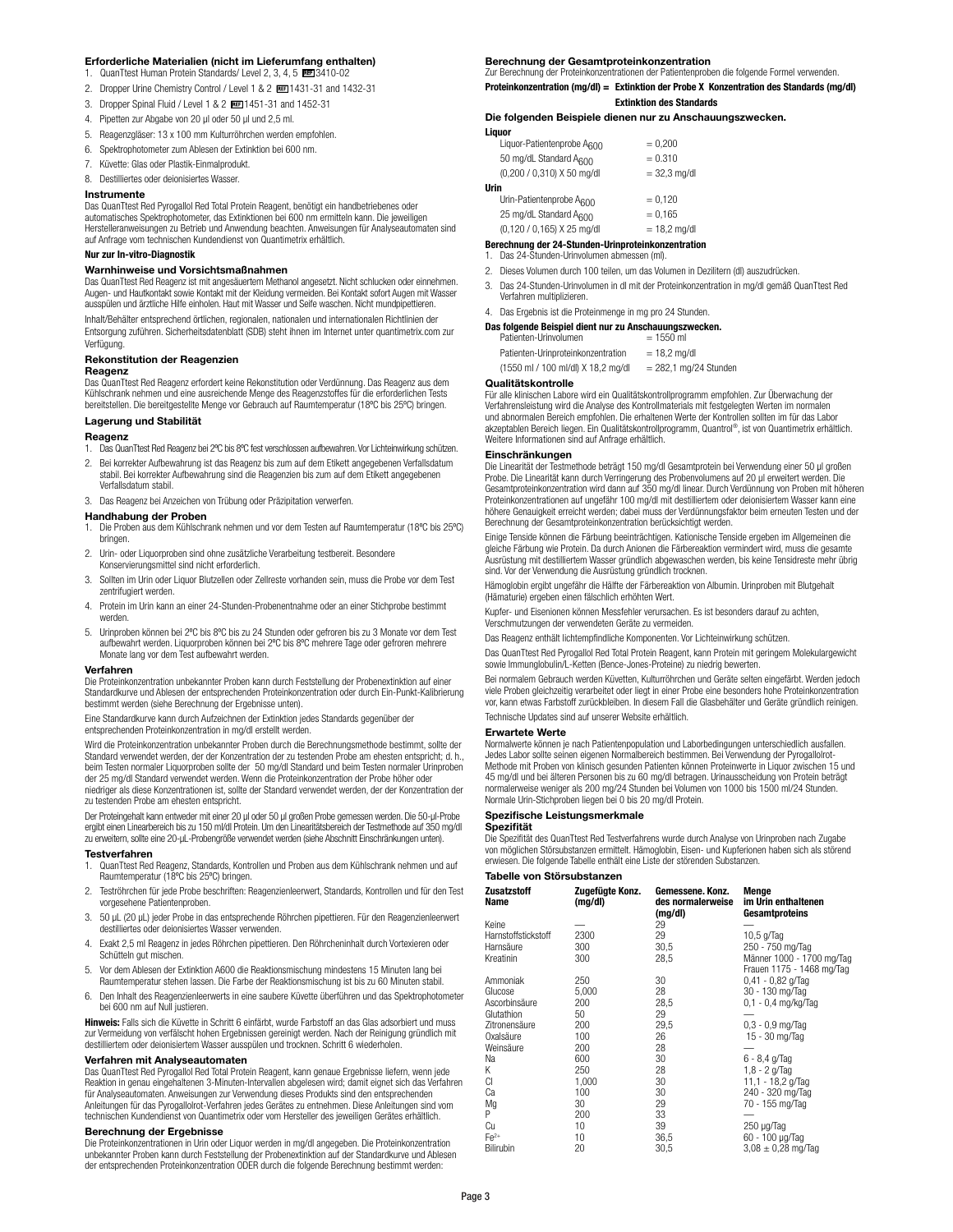### **Präzision**

Die Präzision des QuanTtest Red Systems wurde durch Analyse einer Reihe von Quantimetrix Urin- und Liquor-Kontrollen ermittelt. Der Assay wurde mit Quantimetrix-Standards, enthalten sind, kalibriert. Die Reaktion wurde nach 3 Minuten und nach 15 Minuten auf einem Gilford Stasar II Spektrophotometer abgelesen.

### **Bei Ablesen nach 3 Minuten:**

|                              | Innerhalb eines Durchlaufs (n=10) |     |      | Zwischen verschiedenen Durchläufen (n=18) |     |     |  |
|------------------------------|-----------------------------------|-----|------|-------------------------------------------|-----|-----|--|
|                              | <b>Mittelwert</b><br>(mg/dl)      | SΑ  | %CV  | <b>Mittelwert</b><br>(mg/dl)              | SΑ  | %CV |  |
| Urin Level 1                 | 15.3                              | 2.3 | 14.9 | 14.9                                      | 1.3 | 8.7 |  |
| Urin Level 2                 | 62.5                              | 2.5 | 4.0  | 61.8                                      | 2.5 | 4.1 |  |
| Liquor Level 1 36.3          |                                   | 2.9 | 7.9  | 35.3                                      | 3.3 | 9.4 |  |
| Liquor Level 2 66.7          |                                   | 2.1 | 3.2  | 65.2                                      | 3.3 | 5.1 |  |
| Bei Ablesen nach 15 Minuten: |                                   |     |      |                                           |     |     |  |

|                     | %CV |               |         |     | %CV                                                                                          |  |  |  |  |
|---------------------|-----|---------------|---------|-----|----------------------------------------------------------------------------------------------|--|--|--|--|
| (mg/dl)             |     |               | (mg/dl) |     |                                                                                              |  |  |  |  |
| 15.2                | 0.4 | 2.6           | 15.5    | 1.3 | 7.5                                                                                          |  |  |  |  |
| 63.3                | 3.0 | 4.8           | 62.8    | 1.9 | 3.1                                                                                          |  |  |  |  |
| Liquor Level 1 36,7 | 2.6 | 7.2           | 35.9    | 3.4 | 9.5                                                                                          |  |  |  |  |
| Liquor Level 2 69,6 | 2.6 | 3.7           | 68.0    | 2.6 | 3.9                                                                                          |  |  |  |  |
|                     |     | Mittelwert SA |         |     | Innerhalb eines Durchlaufs (n=10) Zwischen verschiedenen Durchläufen (n=18)<br>Mittelwert SA |  |  |  |  |

### **Beispielgraph**



### **Korrelation**

Vergleich der QuanTtest Red Methode mit einer Coomassie-Blue-Methode (Quantimetrix) zur Proteinbestimmung ergibt beim Testen von 29 Patientenproben die folgende Korrelation.

| $n = 29$       | <b>Mittelwert</b> | Korrelations- koeffizient (r) Neigung |      | Intercept |
|----------------|-------------------|---------------------------------------|------|-----------|
| Coomassie Blue | 43.04             | 0.9923                                | 1.05 | $-0.18$   |
| QuanTtest Red  | 45.20             |                                       |      |           |

### **Bibliographie**

1. Pesce AJ, Kaplan LA. Methods in Clinical Chemistry. CV Mosby Co, 1987.

2. Fujita Y, Mori I, Kitano S. Bunseki Kagaku 1983;32:379.

- 3. Lievens MM, Celis PJ. Drug interference in turbidimetry and colorimetry of proteins in urine. Clin Chem 1982;28:2328.
- 4. Muir A, Hensley WJ. Pseudoproteinuria due to penicillins in the turbidimetric measurement of proteins with trichloroacetic acid. Clin Chem 1979;25:1662-1663.

### **French**

### **Utilisation prévue**

Le QuanTtest Red Pyrogallol Red Total Protein Reagent, est conçu pour la détermination quantitative des protéines dans le liquide céphalorachidien (LCR) et l'urine pour les kits manuels et automatisés.

### **Résumé et explication**

La détermination des protéines totales dans l'urine et le liquide céphalorachidien permet le diagnostic des troubles rénaux et du système nerveux central, respectivement. Une hausse des taux de protéines dans l'urine est souvent détectée dans les cas suivants : activité physique intense, fièvre et hypothermie, gammapathies monoclonales, néphrite, néphrose et néphropathie diabétique, et infections des voies urinaires. La détermination des protéines totales dans le liquide céphalorachidien permet le diagnostic des pathologies suivantes : méningite, encéphalite, poliomyélite, neurosyphilis, tumeurs du SNC et hémorragie cérébrale.<sup>1</sup>

Le QuanTtest Red Pyrogallol Red Total Protein Reagent offre une méthode simple de quantification des protéines utilisant des échantillons de quelques microlitres d'urine ou de LCR. Les protéines totales sont mesurées par la méthode de liaison du colorant à l'aide d'un complexe rouge de pyrogallol-acide molybdique (Mo+6) décrite par Fujita et al.2 À un pH faible, le colorant est rouge et vire au bleu lorsqu'il forme un complexe avec les protéines.

En fonction de l'équipement et de la taille de l'échantillon, une réponse linéaire est obtenue jusqu'à 350 mg/dl. La méthode de liaison au colorant rouge de pyrogallol peut être lue au bout de trois minutes, ce qui fait que le test peut être utilisé sur des instruments automatiques. La sensibilité de la méthode employant le rouge de pyrogallol permet d'utiliser le test avec des fluides corporels tels l'urine et le LCR dont les concentrations en protéines trop faibles pour être mesurées avec précision par d'autres méthodes de dosage des protéines.

La méthode du biuret n'est pas assez sensible pour permettre une détermination de la protéinurie. Les résultats des méthodes turbidimétriques peuvent varier en fonction du type et de la concentration du précipitant, du type de protéine, de la température et du délai écoulé avant lecture. Certains médicament interfèrent avec les méthodes turbidimétriques.3,4 La méthode QuanTtest Red présente une plus grande plage de linéarité que la méthode utilisant le bleu de Coomassie.

La globuline et l'albumine peuvent être mesurées à l'aide du réactif QuanTtest Red. Les surfactants, les ions cuivre ou fer interfèrent avec les résultats. Les échantillons présentant une hématurie génèrent des valeurs faussement élevées. Cette méthode réduit la coloration en cuvette et peut être adaptée aux analyseurs automatiques.

### **Mentions de danger (H) Conseils de prudence (P):**

Mélange, Hydrochloric acid, Methyl alcohol, Sodium molybdate dihydrate. H412 – Nocif pour les organismes aquatiques, entraîne des effets néfastes à long terme. P273 – Éviter le rejet dans l'environnement. P501 – Éliminer le contenu/récipient dans un point de collecte des matériaux ou déchets spéciaux ou dangereux, conformément aux réglementations locales, régionales, nationales et/ ou internationales. Une ficha de sécurité (SDS) est à disposition des vutilisateurs professionnels sur la site quantimetrix.com

### **Principe de la procédure**

Le dosage repose sur l'interaction des protéines avec le complexe rouge de pyrogallol-molybdène. Le rouge de pyrogallol s'associe à l'acide molybdique dans le réactif pour former un complexe rouge dont l'absorbance maximale se situe à 470 nm. Lorsque toutes les conditions sont réunies, en présence de protéines, une coloration bleu-violet se forme et l'absorption maximale du colorant passe de 470 nm à 604 nm. La concentration en protéines totales de l'échantillon peut être mesurée en lisant l'absorbance à 600 nm. La réponse de coloration est linéaire et permet des déterminations précises du taux de protéines.

### **Réactifs**

1. Le réactif QuanTtest Red est fourni sous forme de liquide prêt à l'emploi dans des flacons de 250 ml, contenant du rouge de pyrogallol, du sodium molybdate, de l'acide succinique, du sodium benzoate, de l'oxalate de sodium, du méthanol à et un surfactant.

## **Matériels requis mais non fournis**

- 0uanTtest Human Protein Standards/ Level 2, 3, 4, 5 BEE 3410-02
- 2. Dropper Urine Chemistry Control / Level 1 & 2 BEE 1431-31 and 1432-31
- 3. Dropper Spinal Fluid / Level 1 & 2 1451-31 and 1452-31
- 4. Pipettes de 20 µl ou 50 µl, et 2,5 ml.
- 5. Tubes à essai : il est recommandé d'utiliser des tubes de culture de 13 x 100 mm.
- 6. Spectrophotomètre pouvant lire l'absorbance à 600 nm.
- 7. Cuvette : verre ou plastique jetable.
- 8. Eau distillée ou déionisée.

### **Instrument**

Le QuanTtest Red Pyrogallol Red Total Protein Reagent, requiert l'utilisation d'un spectrophotomètre manuel ou automatique pouvant mesurer l'absorbance à 600 nm. Consulter le manuel du fabricant pour des instructions spécifiques sur le fonctionnement et l'utilisation de l'instrument. Les applications de l'analyseur automatique sont disponibles sur demande auprès du Service technique de Quantimetrix.

### **Pour utilisation diagnostique in vitro uniquement**

### **Avertissements et précautions**

Le réactif QuanTtest Red est formulé avec du méthanol acide. Ne pas avaler. Éviter tout contact avec les yeux, la peau ou les vêtements. En cas de contact avec les yeux, rincer immédiatement à grande eau et consulter un médecin. Laver la peau à l'eau savonneuse. Ne pas pipeter à la bouche.

Les étalons et les contrôles sont formulés à partir de produits d'origine humaine. Toutes les unités de donneurs de sang utilisées dans le matériel d'origine sérique ont été testées en utilisant des méthodes approuvées par la FDA. Elles se sont révélées non réactives à l'antigène de surface de l'hépatite B, ainsi qu'aux anticorps de l'hépatite C et du VIH. **MATÉRIEL PRÉSENTANT UN RISQUE BIOLOGIQUE.** Aucun test connu n'est en mesure de garantir qu'un produit dérivé de sang humain ne contient pas le virus de l'hépatite ou le VIH. Lors de la manipulation de ces échantillons, il est vivement conseillé de suivre les recommandations de biosécurité de niveau 2 énoncées par les Centers for Disease Control.

Éliminer le contenu/contenant conformément aux réglementations locales, régionales, nationales et internationales. Une ficha de sécurité (SDS) est à disposition des vutilisateurs professionnels sur la site quantimetrix.com

### **Reconstitution des réactifs**

Le réactif QuanTtest Red ne nécessite aucune reconstitution ni dilution. Sortir le réactif du réfrigérateur et préparer suffisamment d'aliquotes pour le nombre de tests à effectuer. Laisser l'aliquote atteindre la température ambiante (18ºC–25ºC) avant utilisation.

### **Conservation et stabilité**

**Réactif**

- 1. Conserver le réactif QuanTtest Red entre 2ºC et 8ºC et bien fermé. Conserver à l'abri de la lumière.
- Lorsqu'il est conservé correctement, le réactif est stable jusqu'à la date de péremption indiquée sur<br>l'étiquette. Ne pas utiliser les réactifs après la date de péremption figurant sur chaque l'étiquette. Ne pas utiliser les réactifs après la date de péremption figurant sur étiquette de réactif.
- 3. Jeter tout réactif présentant un signe de précipitation ou de turbidité.

### **Manipulation des échantillons**

- Sortir les échantillons à tester du réfrigérateur et attendre qu'ils soient à température ambiante (18ºC à 25ºC) avant de les analyser.
- 2. Les échantillons d'urine ou de LCR peuvent être utilisés sans autre préparation. Aucun conservateur particulier n'est nécessaire.
- 3. Si l'échantillon d'urine ou de LCR comporte des globules rouges ou des débris cellulaires, centrifuger l'échantillon avant de l'analyser.
- 4. La protéinurie peut être déterminée sur des échantillons prélevés sur 24 heures ou sur un échantillon aléatoire.
- 5. Les échantillons d'urine peuvent être conservés entre 2ºC et 8ºC pendant 24 heures maximum ou congelés pendant 3 mois jusqu'à ce qu'ils soient analysés. Les échantillons de LCR peuvent être conservés entre 2ºC et 8ºC pendant plusieurs jours ou congelés pendant plusieurs mois jusqu'à ce qu'ils soient analysés.

### **Procédure**

La concentration en protéines d'échantillons inconnus peut être déterminée en établissant l'absorbance d'un échantillon sur une courbe étalon et en lisant la concentration correspondante; elle peut aussi être calculée par une procédure d'étalonnage à un point (voir Calcul des résultats ci-après)

Pour préparer la courbe étalon, noter l'absorbance obtenue pour chaque étalon et la concentration en protéines correspondante, en mg/dl.

Si la méthode de calcul est utilisée pour déterminer la concentration en protéines dans des échantillons<br>inconnus, utiliser l'étalon qui correspond à peu près à la concentration de l'échantillon testé; ex: lorsque de l'analyse d'échantillons normaux de LCR, mesurer l'étalon 50 mg/dl et pour des échantillons d'urine normaux, l'étalon 25 mg/dl. Si la concentration en protéines de l'échantillon est supérieure ou inférieure à ces concentrations, utiliser l'étalon qui s'en rapproche le plus.

Les protéines peuvent être mesurée dans des échantillons de 20 ou de 50 µl. Un échantillon de 50 µl donne une plage linéaire allant jusqu'à 150 mg/dl de protéines. Pour étendre la plage de linéarité de la méthode de test à 350 mg/dl de protéines, utiliser un échantillon de 20 µl (voir le point Limites ci-après).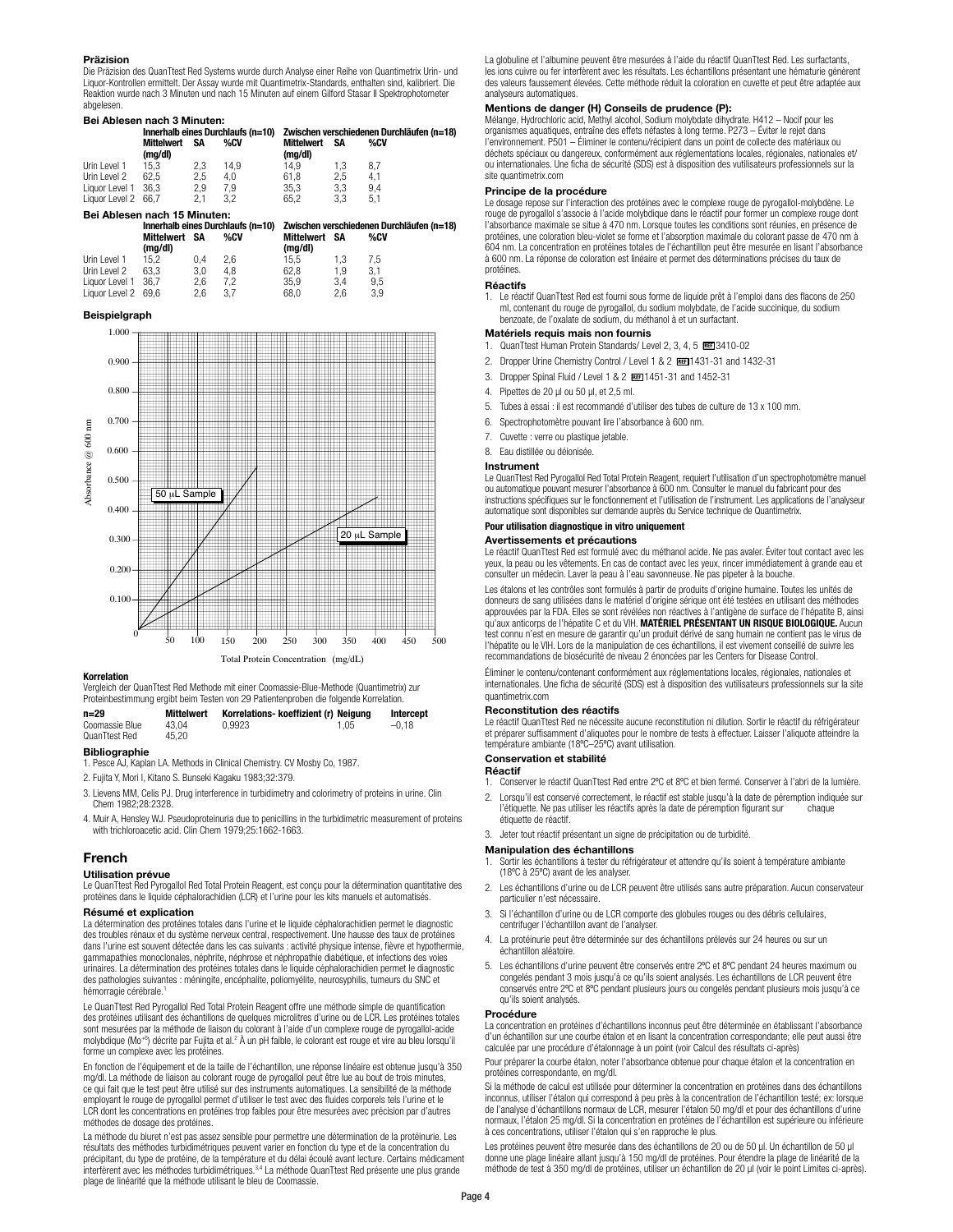### **Procédure de test**

- 1. Laisser les réactifs, étalons et contrôles QuanTtest Red ainsi que les échantillons atteindre la température ambiante (18ºC–25ºC).
- 2. Étiqueter les tubes à essai pour chaque échantillon : réactif, étalons, contrôles et échantillons de patient à tester
- 3. Pipeter 50 µl (20 µl) de chaque échantillon dans le tube adéquat. Utiliser de l'eau distillée ou déionisée pour le tube du réactif.
- 4. Pipeter exactement 2,5 ml de réactif dans chaque tube. Mélanger au vortex ou en agitant les tubes. 5. Laisser le mélange reposer à température ambiante pendant au moins 15 minutes avant de lire la
- valeur A600. La couleur du mélange est stable pendant 60 minutes maximum.
- 6. Transférer le réactif dans une cuvette propre et régler le spectrophotomètre pour lire le zéro à 600 nm. **Remarque:** Si la cuvette se colore à l'étape 6, le colorant a été adsorbé sur le verre et doit être nettoyé sous peine d'obtenir des résultats faussement élevés. Après nettoyage, rincer abondamment à l'eau

distillée ou déionisée et sécher. Répéter l'étape 6.

7. Lire chaque échantillon par rapport au réactif et noter les valeurs d'absorbance obtenues.

### **Méthodes utilisant des instruments automatiques**

L'efficacité du QuanTtest Red Pyrogallol Red Total Protein Reagent, a été évaluée lorsque chaque réaction est lue à des intervalles précis de 3 minutes, ce qui rend la méthode adaptée à une utilisation sur des instruments automatiques. Consulter les applications spécifiques à l'instrument pour la méthode au rouge de pyrogallol afin de savoir comment utiliser ce produit. Contacter le Service technique de Quantimetrix ou le fabricant de l'instrument pour connaître ces applications.

### **Calcul des résultats**

Les concentrations en protéines dans l'urine ou le LCR sont exprimées en mg/dl. La concentration en protéines des échantillons inconnus peut être déterminée en établissant l'absorbance d'un échantillon sur une courbe étalon et en lisant la concentration correspondante OU peut être calculée comme suit :

### **Calcul des protéines totales**

Utiliser la formule suivante pour calculer les concentrations en protéines des échantillons de patient.

### **Concentration en protéines (mg/dl) = absorbance de l'échantillon X concentration de l'étalon. (mg/dl)**

### **absorbance de l'étalon**

### **Les chiffres suivants sont donnés à titre d'exemple uniquement.**

| <b>Liquide céphalorachidien</b><br>Échantillon de LCR du patient A600 | $= 0.200$      |
|-----------------------------------------------------------------------|----------------|
| 50 mg/dl Étalon A600                                                  | $= 0.310$      |
| (0,200 / 0,310) X 50 mg/dl                                            | $= 32.3$ mg/dl |
| Urine                                                                 |                |
| Échantillon d'urine du patient A600                                   | $= 0,120$      |
| 25 mg/dl Étalon A600                                                  | $= 0.165$      |
| (0,120 / 0,165) X 25 mg/dl                                            | $= 18.2$ mg/dl |

### **Calcul de la protéinurie sur 24 heures**

1. Mesurer le volume d'urine sur 24 heures (ml).

- 2. Diviser ce volume par 100 pour obtenir la mesure en décilitres (dl).
- 3. Multiplier le volume sur 24 heures en dl par la concentration en protéines en mg/dl déterminée par la procédure QuanTtest Red.
- 4. Le chiffre ainsi obtenu correspond à la quantité de protéines en mg par 24 heures.

### **Les chiffres suivants sont donnés à titre d'exemple uniquement.**

| Volume d'urine du patient          | $= 1.550$ ml           |
|------------------------------------|------------------------|
| Protéinurie du patient             | $= 18.2$ ma/dl         |
| (1550 ml / 100 ml/dl) X 18,2 mg/dl | $= 282.1$ mg/24 heures |

### **Contrôle qualité**

Un programme de contrôlé qualité est recommandé dans tous les laboratoires cliniques. L'analyse du matériel de contrôle avec les valeurs obtenues dans les plages normales et anormales est recommandée pour surveiller les performances de la procédure. Les valeurs obtenues pour les contrôles doivent s'inscrire dans la plage acceptable du laboratoire. Quantimetrix met à la disposition des utilisateurs un programme de contrôle qualité appelé Quantrol®. Demander tous les renseignements à ce sujet.

### **Limites**

La linéarité de la méthode de test est établie jusqu'à 150 mg/dl de protéines totales sur un échantillon de 50 µl. Elle peut être étendue en réduisant la quantité d'échantillon à 20 µl. La concentration en protéines totales devient alors linéaire jusqu'à 350 mg/dl. La précision peut être accrue en diluant les échantillons dont la concentration en protéines est plus élevée à environ 100 mg/dl dans de l'eau distillée ou déionisée, en recommençant le dosage et en corrigeant le résultat en fonction du facteur de dilution pour le calcul de la concentration en protéines totales.

Certains types d'agents de surface tensioactifs peuvent affecter la couleur. En général, les surfactants cationiques donnent la même couleur que les protéines. Étant donné que les anions inhibent la réaction de coloration, il convient de laver avec soin l'équipement, en utilisant de l'eau distillée, jusqu'à élimination totale des agents de surface. Bien sécher l'équipement avant utilisation.

L'hémoglobine génère environ la moitié de la réaction de coloration qu'entraîne l'albumine. Les échantillons présentant une hématurie donne un résultat faussement élevé.

Les ions cuivre et fer peuvent provoquer des erreurs de mesure. Il convient de prendre toutes les précautions pour éviter la contamination de l'appareil.

Le réactif contient des composants sensibles à la lumière. Conserver à l'abri de la lumière.

Le QuanTtest Red Pyrogallol Red Total Protein Reagent, de faible poids moléculaire et les chaînes légères d'immunoglobuline (protéines de Bence Jones).

Lors des procédures de routine, les cuvettes, les tubes de culture et l'équipement sont rarement colorés. Cependant, lorsque plusieurs échantillons sont analysés en même temps ou si un échantillon contient<br>une concentration élevée en protéines, une partie du colorant peut se déposer. Dans ce cas, nettoyer avec soin le matériel et la verrerie.

Les mises à jour techniques sont disponibles sur notre site Web.

### **Valeurs attendues**

Les plages normales peuvent varier en fonction de la population de patients et des conditions d'analyse. Il incombe à chaque laboratoire de déterminer sa propre plage normale. Lorsque la méthode utilisant le rouge de pyrogallol est employée sur des échantillons prélevés chez des sujets sains, les niveaux de protéines dans le LCR doivent être compris entre 15 et 45 mg/dl et jusqu'à 60 mg/dl chez des personnes âgées. L'excrétion urinaire des protéines est généralement inférieure à 200 mg/24 heures dans un volume compris entre 1000 et 1500 ml/24 heures. Les échantillons d'urine normaux contiennent entre 0 et 20 mg/dl de protéines.

### **Caractéristiques de performance spécifiques Spécificité**

La spécificité de la méthode QuanTtest Red a été déterminée par analyse d'échantillons d'urine après ajout de substances potentiellement interférentes. Il s'est avéré que l'hémoglobine, les ions fer et cuivre provoquent des interférences. Voir le tableau des substances interférentes ci-après.

### **Tableau des substances interférentes**

| Additif<br>Nom   | Conc. ajoutée<br>(mg/dl) | <b>Conc. mesurée</b><br>de protéines totales<br>(mg/dl) | Quantité<br>normalement<br>présentes dans l'urinee |  |  |
|------------------|--------------------------|---------------------------------------------------------|----------------------------------------------------|--|--|
| Aucun            |                          | 29                                                      |                                                    |  |  |
| Nitrogène d'urée | 2,300                    | 29                                                      | $10.5$ g/jour                                      |  |  |
| Acide urique     | 300                      | 30,5                                                    | 250-750 mg/jour                                    |  |  |
| Créatinine       | 300                      | 28,5                                                    | homme 1000-1700 mg/jour<br>femme 1175-1468 mg/jour |  |  |
| Ammoniaque       | 250                      | 30                                                      | 0,41-0,82 g/jour                                   |  |  |
| Glucose          | 5,000                    | 28                                                      | 30-130 mg/jour                                     |  |  |
| Acide ascorbique | 200                      | 28,5                                                    | 0,1-0,4 mg/kg/jour                                 |  |  |
| Glutathion       | 50                       | 29                                                      |                                                    |  |  |
| Acide citrique   | 200                      | 29,5                                                    | $0.3 - 0.9$ mg/jour                                |  |  |
| Acide oxalique   | 100                      | 26                                                      | 15-30 mg/jour                                      |  |  |
| Acide tartrique  | 200                      | 28                                                      |                                                    |  |  |
| Na               | 600                      | 30                                                      | 6-8,4 g/jour                                       |  |  |
| Κ                | 250                      | 28                                                      | $1.8 - 2$ g/jour                                   |  |  |
| CI               | 1000                     | 30                                                      | 11,1-18.2 g/jour                                   |  |  |
| Сa               | 100                      | 30                                                      | 240-320 mg/jour                                    |  |  |
| Mg               | 30                       | 29                                                      | 70-155 mg/jour                                     |  |  |
| P                | 200                      | 33                                                      |                                                    |  |  |
| Сu               | 10                       | 39                                                      | 250 µg/jour                                        |  |  |
| $Fe2+$           | 10                       | 36,5                                                    | 60-100 µg/jour                                     |  |  |
| Bilirubine       | 20                       | 30,5                                                    | $3.08 \pm 0.28$ mg/jour                            |  |  |

### **Précision**

La précision du kit QuanTtest Red a été établie en analysant une série de contrôles de LCR et d'urine Quantimetrix. Le dosage a été étalonné à l'aide des étalons Quantimetrix. La réaction a été lue à 3 minutes et à 15 minutes sur un spectrophotomètre Gilford Stasar II.**Lecture à 3 minutes:**

|                       | Intracycle (n=10)  |     |      |                       | Inter-cycles $(n=18)$ |      |  |
|-----------------------|--------------------|-----|------|-----------------------|-----------------------|------|--|
|                       | Movenne<br>(mg/dl) | EТ  | % CV | Movenne<br>(mg/dl)    | ЕT                    | % CV |  |
| Urine niveau 1        | 15.3               | 2,3 | 14.9 | 14.9                  | 1.3                   | 8.7  |  |
| Urine niveau 2        | 62,5               | 2,5 | 4,0  | 61.8                  | 2,5                   | 4,1  |  |
| LCR niveau 1          | 36.3               | 2.9 | 7,9  | 35.3                  | 3.3                   | 9,4  |  |
| LCR niveau 2          | 66.7               |     | 3.2  | 65,2                  | 3.3                   | 5,1  |  |
| Lecture à 15 minutes: |                    |     |      |                       |                       |      |  |
|                       | Intracycle (n=10)  |     |      | Inter-cycles $(n=18)$ |                       |      |  |
|                       | Moyenne            | EТ  | % CV | Moyenne               | ΕT                    | % CV |  |
|                       | (mg/dl)            |     |      | (mg/dl)               |                       |      |  |
| Urine niveau 1        | 15.2               | 0.4 | 2,6  | 15.5                  | 1,3                   | 7,5  |  |
| Urine niveau 2        | 63.3               | 3.0 | 4,8  | 62.8                  | 1.9                   | 3,1  |  |
| LCR niveau 1          | 36.7               | 2,6 | 7,2  | 35,9                  | 3.4                   | 9,5  |  |
| I CR niveau 2         | 69.6               | 2.6 | 3.7  | 68.0                  | 2.6                   | 3.9  |  |

### **Exemple de courbe**



### **Corrélation**

La comparaison d'une méthode QuanTtest Red avec une méthode utilisant le bleu de Coomassie (Quantimetrix) pour la détermination protéinique donne les valeurs de corrélation suivantes sur 29 échantillons d'urine de patients.

| $n = 29$          | Movenne | Coefficient de corrélation (r) | Pente | Intercept |
|-------------------|---------|--------------------------------|-------|-----------|
| Bleu de Coomassie | 43.04   | 0.9923                         | 1.05  | $-0.18$   |
| QuanTtest Red     | 45.20   |                                |       |           |

### **Références**

- 1. Pesce AJ, Kaplan LA. Methods in Clinical Chemistry. CV Mosby Co, 1987.
- 2. Fujita Y, Mori I, Kitano S. Bunseki Kagaku 1983;32:379.
- Lievens MM, Celis PJ. Drug interference in turbidimetry and colorimetry of proteins in urine. Clin Chem 1982;28:2328.
- 4. Muir A, Hensley WJ. Pseudoproteinuria due to penicillins in the turbidimetric measurement of proteins with trichloroacetic acid. Clin Chem 1979;25:1662-1663.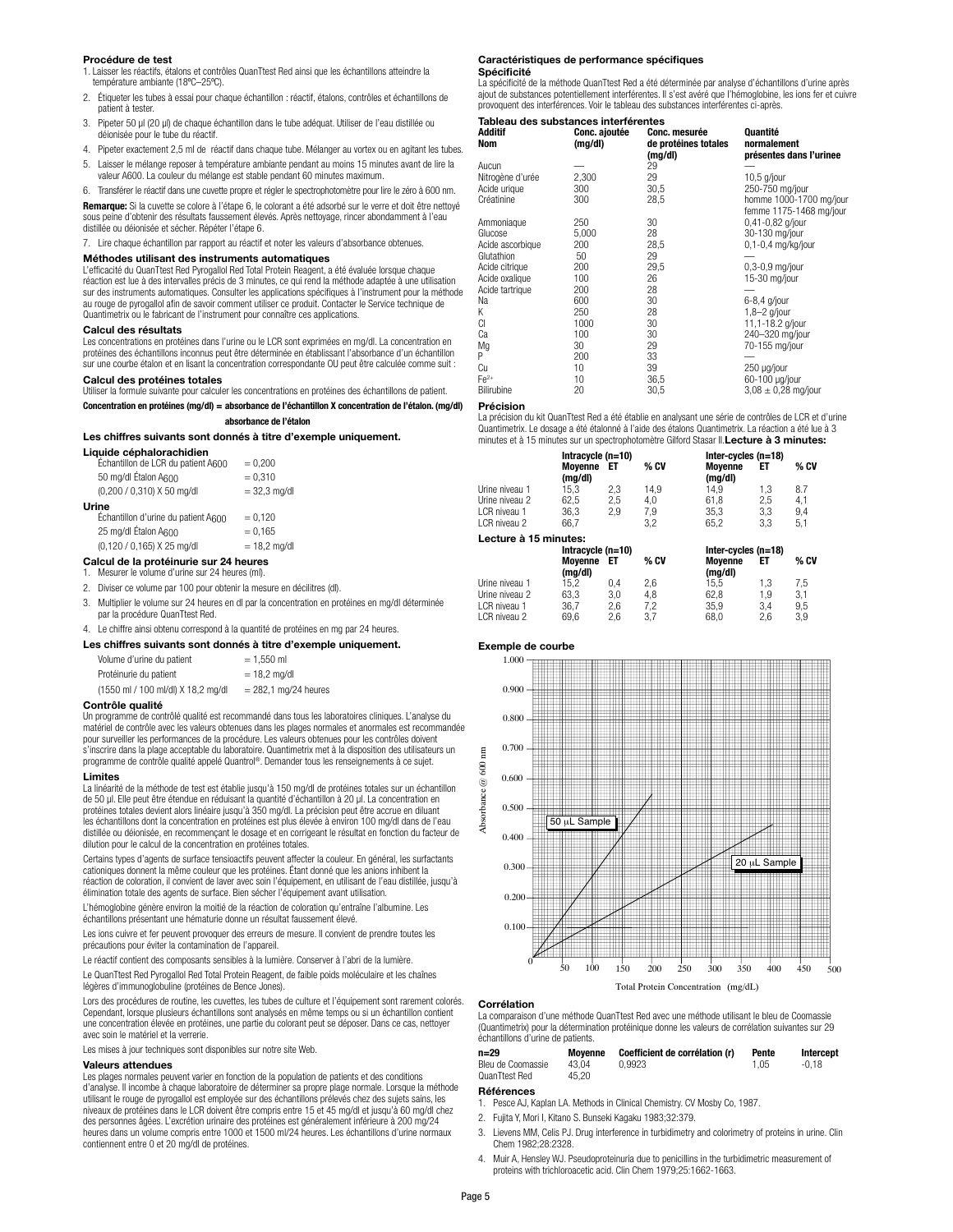### **Italian**

### **Finalità d'uso**

Il QuanTtest Red Pyrogallol Red Total Protein Reagent, è previsto per la determinazione quantitativa della proteina nel fluido cerebrospinale e nell'urina per sistemi sia manuali che automatici.

### **Sommario e spiegazione**

La determinazione della proteina totale nell'urina e nel fluido cerebrospinale è utile nella diagnosi di malattie renali e del sistema nervoso centrale, rispettivamente. Valori elevati della proteina nell'urina si osservano comunemente nelle seguenti condizioni: esercizio fisico intenso, febbre e ipotermia, gammopatie monoclonali, nefrite, nefrosi e nefropatia diabetica e infezioni del tratto urinario. La determinazione della proteina totale nel fluido cerebrospinale è di ausilio nella diagnosi di condizioni quali: meningite, encefalite, poliomielite, neurosifilide, tumori dell'SNC ed emorragia cerebrale.1

Il QuanTtest Red Pyrogallol Red Total Protein Reagent offre un metodo semplice per la quantificazione della proteina usando campioni di urina o fluido cerebrospinale nell'ordine dei microlitri. La proteina totale viene misurata con il metodo colorimetrico usando un complesso di rosso pirogallollo e acido molibdico (Mo<sup>+6</sup>) descritto da Fujita et al<sup>2</sup>. A un pH basso il colorante è rosso e diventa blu quando il complesso interagisce con la proteina.

A seconda dell'apparecchiatura e della quantità di campione utilizzati, si ottiene una risposta di 350 mg/ dl. Il metodo colorimetrico con rosso pirogallollo può essere letto dopo tre minuti rendendo il test idoneo per gli strumenti automatici. La sensibilità del metodo con rosso pirogallollo rende il test adatto all'uso con fluidi corporei come il fluido cerebrospinale e l'urina, che contengono concentrazioni proteiche troppo basse per la misurazione precisa con altri metodi di quantificazione della proteina.

Il metodo biuret non è sufficientemente sensibile per la determinazione della proteinuria. I risultati con i metodi turbidimetrici possono variare a seconda del tipo e della concentrazione del precipitante, del tipo di proteina, della temperatura e del tempo trascorso prima della lettura. È stato dimostrato che alcune<br>sostanze interferiscono con i metodi turbidimetrici.<sup>3,4</sup> Il metodo QuanTtest Red presenta un range di linearità superiore rispetto al metodo con blu Coomassie.

La globulina, come anche l'albumina, può essere misurata con il reagente QuanTtest Red. I surfattanti e gli ioni di rame o di ferro interferiscono con i risultati del test. I campioni che manifestano ematuria daranno risultati elevati falsi. Questo metodo riduce la colorazione delle cuvette e può essere adattato agli analizzatori automatici.

### **Indicazioni di pericolo (H) Indicazioni precauzionali (P):**

Miscela, Hydrochloric acid, Methyl alcohol, Sodium molybdate dihydrate. H412 - Nocivo per gli organismi acquatici con effetti di lunga durata. P273 - Non disperdere nell'ambiente. P501 - Smaltire il prodotto/ recipiente in centri di raccolta per rifiuti pericolosi o speciali, in conformità alle normative locali, regionali, nazionali e/o internazionali. Scheda infomativa sulla sicurezza (SDB) ad uso professionale disponible al sito quantimetrix.com

### **Principio della procedura**

L'analisi si basa sull'interazione della proteina con il complesso rosso pirogallolo-molibdato. Il rosso pirogallollo si combina con l'acido molibdico nel reagente e forma un complesso rosso con un'assorbanza massima di 470 nm. Nelle condizioni del test, in presenza della proteina, si forma un colore blu-viola e l'assorbimento massimo del colorante cambia da 470 nm a 604 nm. La concentrazione della proteina totale nel campione può essere misurata leggendo l'assorbanza del campione a 600 nm. La risposta del colore è lineare e permette determinazioni accurate della proteina. **Reagenti** 

1. Il reagente QuanTtest Red è disponibile in forma liquida pronto per l'uso, in flaconi da 250 ml contenenti rosso pirogallolo, molibdato di sodio, acido succinico, sodio benzoato, sodio ossalato, metanolo e surfattante.

### **Materiali necessari ma non forniti**

- 1. QuanTtest Human Protein Standards/ Level 2, 3, 4, 5 REE13410-02
- 2. Dropper Urine Chemistry Control / Level 1 & 2 REE1431-31 and 1432-31
- 3. Dropper Spinal Fluid / Level 1 & 2 1451-31 and 1452-31
- 4. Pipette in grado di erogare 20 µl o 50 µl e 2,5 ml.
- 5. Provette per reazione: si raccomandano 13 provette per coltura da 100 mm.
- 6. Spettrofotometro in grado di leggere l'assorbanza a 600 nm.
- 7. Cuvetta: di vetro o plastica monouso.
- 8. Acqua distillata o deionizzata.

### **Strumentazione**

Il QuanTtest Red Pyrogallol Red Total Protein Reagent, richiede l'utilizzo di uno spettrofotometro manuale o automatico in grado di misurare l'assorbanza a 600 nm. Fare riferimento al manuale del produttore dello strumento per istruzioni specifiche relative al funzionamento e all'uso. Applicazioni per analizzatori automatici possono essere fornite su richiesta dal dipartimento di assistenza tecnica di Quantimetrix.

### **Solo per uso diagnostico** *In Vitro*

### **Avvertenze e pracauzioni**

Il reagente QuanTtest Red è formulato con metanolo acido. Non ingerire. Evitare il contatto con gli occhi, la cute e gli indumenti. In caso di contatto, sciacquare immediatamente con acqua abbondante e rivolgersi a un medico. Lavare la cute con acqua e sapone. Non pipettare con la bocca.

Smaltire i contenuti/il contenitore in conformità alle normative locali, regionali, nazionali e internazionali. Scheda infomativa sulla sicurezza (SDB) ad uso professionale disponible al sito quantimetrix.com **Ricostituzione dei reagenti**

### Il reagente QuanTtest Red non necessita di ricostituzione o diluizione. Rimuovere il reagente dal

frigorifero e aliquotare una quantità sufficiente di reagente per il numero di test da eseguire. Attendere che l'aliquota raggiunga la temperatura ambiente (18ºC–25ºC) prima dell'uso. **Conservazione e stabilità**

### **Reagente**

- 1. Conservare il reagente QuanTtest Red a 2ºC–8ºC sigillato. Proteggerlo dalla luce.
- 2. Se conservato correttamente il reagente è stabile fino alla data di scadenza indicata sull'etichetta. Non usare il reagente dopo la data di scadenza indicata sull'etichetta del contenitore di ogni reagente
- 3. Eliminare il reagente se si notano segni di precipitazione o torbidità.

### **Trattamento dei campioni**

- 1. Rimuovere dal frigorifero i campioni da analizzare e attendere che raggiungano la temperatura ambiente (18ºC–25ºC) prima di analizzarli.
- 2. I campioni di urina o di fluido cerebrospinale possono essere usati senza ulteriore preparazione. Non sono necessari conservanti speciali.
- 3. Qualora nel campione di urina o fluido spinale dovessero essere presenti cellule ematiche o detriti cellulari, centrifugare il campione prima dell'analisi.
- 4. La proteinuria può essere determinata su un campione prelevato nel corso delle 24 ore o su un campione casuale.
- 5. I campioni di urina possono essere conservati a 2ºC–8ºC per un massimo di 24 ore o congelati per 3 mesi fino al momento dell'analisi. I campioni di FCS possono essere conservati a 2ºC–8ºC per diversi giorni o congelati per mesi fino al momento dell'analisi.

### **Procedura**

La concentrazione proteica di campioni sconosciuti può essere determinata individuando l'assorbanza del campione su una curva standard e leggendo la corrispondente concentrazione proteica, oppure può essere calcolata usando la calibrazione a un punto (consultare Calcolo dei risultati di seguito).

Per preparare la curva standard, tracciare su un grafico l'assorbanza ottenuta per ogni standard a fronte della rispettiva concentrazione proteica in mg/dl.

Se si usa il metodo del calcolo per determinare la concentrazione proteica dei campioni sconosciuti, utilizzare lo standard che si avvicina alla concentrazione del campione che si sta analizzando; ad es., quando si analizzano campioni di FCS normali misurare lo standard da

50 mg/dl e quando si analizzano campioni di urina normali misurare lo standard da 25 mg/dl. Se la concentrazione proteica del campione è superiore o inferiore a queste concentrazioni, utilizzare lo standard che si avvicina di più alla concentrazione proteica del campione.

La proteina può essere misurata usando campioni di 20 o 50 µl. Il campione di 50 µl dà un range lineare a 150 mg/dl di proteina. Per estendere il range di linearità del metodo di analisi a 350 mg/dl di proteina, utilizzare un campione di 20 µl (consultare la sezione Limiti di seguito).

### **Procedura di analisi**

- 1. Attendere che il reagente QuanTtest Red, gli standard, i controlli e i campioni raggiungano la temperatura ambiente (18ºC–25ºC).
- 2. Etichettare le provette di analisi per ciascun campione: bianco reagente, standard, controlli e campioni paziente da analizzare.
- 3. Pipettare 50 µl (20 µl) di ciascun campione nella provetta appropriata. Usare acqua distillata o deionizzata per la provetta del bianco reagente.
- 4. Pipettare accuratamente 2,5 ml di reagente in ciascuna provetta. Miscelare bene su vortex o agitando le provette.
- 5. Lasciare che la miscela di reazione rimanga a temperatura ambiente per almeno 15 minuti prima di leggere A600. Il colore della miscela di reazione rimane stabile per 60 minuti.
- 6. Trasferire il bianco reagente in una cuvetta pulita e regolare lo spettrofotometro in modo che legga zero a 600 nm.

**Nota:** se la cuvetta si colora nel punto 6, il colorante ha adsorbito sul vetro e deve essere pulito per evitare di ottenere risultati erroneamente elevati. Dopo la pulizia, sciacquare accuratamente con acqua distillata o deionizzata e asciugare. Ripetere il punto 6.

7. Leggere ciascun campione a fronte del bianco reagente e annotare i valori di assorbanza ottenuti.

### **Metodi con gli strumenti automatici**

Il QuanTtest Red Pyrogallol Red Total Protein Reagent, è stato valutato per l'efficacia quando ogni reazione viene letta a intervalli di 3 minuti precisi, il che rende il metodo adatto all'uso su strumenti automatici. Fare riferimento alle applicazioni specifiche dello strumento per il metodo con rosso pirogallolo per istruzioni sull'uso del prodotto. Per informazioni su queste applicazioni, rivolgersi al dipartimento di assistenza tecnica di Quantimetrix o al produttore dello strumento.

### **Calcolo dei risultati**

### **Le concentrazioni di proteina dell'urina o nell'FCS sono espresse in**

mg/dl. La concentrazione proteica di campioni sconosciuti può essere determinata individuando l'assorbanza del campione sulla curva standard e leggendo la concentrazione proteica corrispondente OPPURE può essere calcolata come segue.

### **Calcolo della proteina totale**

Usare la seguente formula per calcolare le concentrazioni proteiche dei campioni dei pazienti.

**Concentrazione proteica (mg/dl) = assorbanza del campione X Concentrazione dello std. (mg/dl) assorbanza dello standard**

### **I seguenti esempi sono solo a scopo illustrativo.**

| Fluido cerebrospinale                  |                |
|----------------------------------------|----------------|
| Campione di FCS del paziente A600      | $= 0.200$      |
| 50 mg/dl Standard A600                 | $= 0.310$      |
| (0,200 / 0,310) X 50 mg/dl             | $= 32.3$ mg/dl |
| Urina                                  |                |
| Campione di urina del paziente A600    | $= 0,120$      |
| 25 mg/dl Standard A <sub>600</sub>     | $= 0.165$      |
| (0,120 / 0,165) X 25 mg/dl             | $= 18.2$ mg/dl |
| Calcolo della proteinuria delle 24 ore |                |

1. Misurare il volume dell'urina delle 24 ore (ml).

- 2. Dividere questo volume per 100 per determinare il volume espresso in decilitri (dl).
- 
- 3. Moltiplicare il volume dell'urina delle 24 ore in dl per la concentrazione proteica in mg/dl determinata con la procedura QuanTtest Red.
- 4. Il numero ottenuto è la quantità di proteina espressa in mg per 24 ore.

# **Il seguente esempio è solo a scopo illustrativo.**<br>Volume dell'urina del paziente = 1,550 ml

| volume dell'urina del paziente     | $= 1.550$ m         |
|------------------------------------|---------------------|
| Proteinuria del paziente           | $= 18.2$ ma/dl      |
| (1550 ml / 100 ml/dl) X 18,2 mg/dl | $= 282.1$ mg/24 ore |

### **Controllo qualità**

Si raccomanda che tutti i laboratori clinici dispongano di un programma di controllo qualità. Si raccomanda di analizzare il materiale di controllo con i valori dei test sia nei range normali che in quelli anomali per monitorare l'esecuzione della procedura. I valori recuperati per i controlli devono rientrare nel range accettabile del laboratorio. È disponibile un programma di controllo qualità Quantimetrix, Quantrol®. Sono disponibili informazioni su richiesta.

### **Limiti**

La linearità del metodo di analisi è 150 mg/dl di proteina totale quando si usa un campione di 50 µl. La linearità può essere estesa riducendo il volume del campione a 20 µl. La concentrazione proteica totale quindi diventa lineare a 350 mg/dl. Si può ottenere una maggiore accuratezza diluendo i campioni di livelli proteici più elevati a circa 100 mg/dl con acqua distillata o deionizzata, ripetendo l'analisi e compensando il fattore di diluizione quando si calcola la concentrazione proteica totale.

Alcuni tipi di agenti di superficie possono alterare il colore. I surfattanti cationici in genere danno lo stesso colore delle proteine. Poiché gli anioni inibiscono la reazione del colore, lavare accuratamente le apparecchiature con acqua distillata, in modo da eliminare del tutto gli agenti di superficie. Asciugare bene le apparecchiature prima dell'uso.

L'emoglobina genera una reazione di colore dimezzata rispetto all'albumina. I campioni che manifestano ematuria daranno un risultato elevato falso.

Gli ioni di rame e di ferro possono causare errori nella misurazione. Occorre prestare particolare attenzione a evitare la contaminazione dell'apparecchiatura.

Il reagente contiene componenti sensibili alla luce. Proteggerlo dalla luce.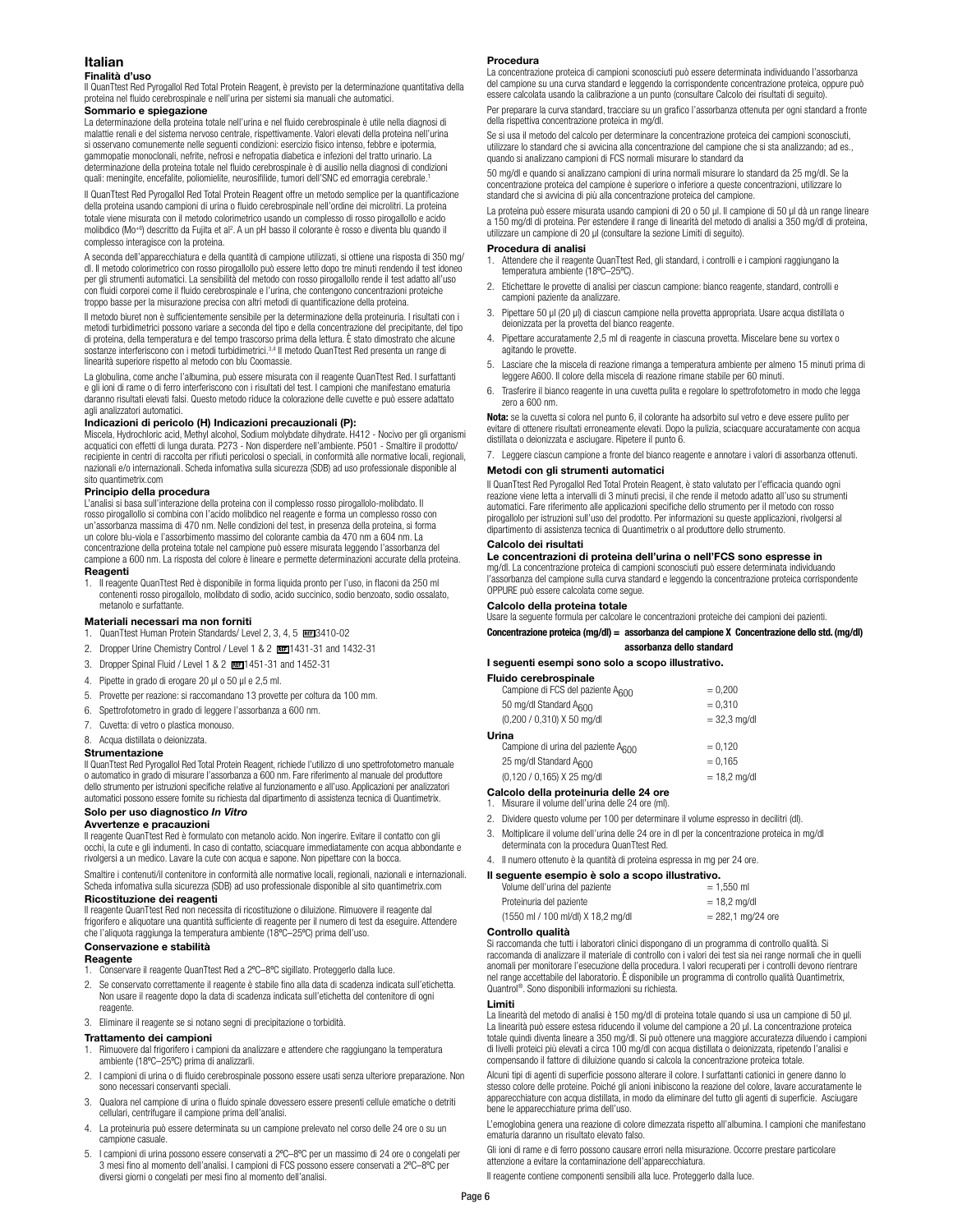Il QuanTtest Red Pyrogallol Red Total Protein Reagent, può sottovalutare le proteine a basso peso molecolare e le catene immunoglobuliniche leggere (proteine di Bence Jones).

Nell'uso di routine, accade raramente che le cuvette, le provette per coltura e le apparecchiature si colorino. Tuttavia, quando si analizzano numerosi campioni contemporaneamente e se si analizza un campione contenente un'elevata concentrazione di proteina, una parte di colorante può rimanere. In tal caso, pulire bene i contenitori di vetro e l'apparecchiatura.

Aggiornamenti tecnici sono ottenibili dal nostro sito web.

### **Valori attesi**

I range normali possono variare in base alla popolazione dei pazienti e delle condizioni del laboratorio. È opportuno che ogni laboratorio determini il proprio range normale. Usando il metodo con rosso pirogallollo su campioni ottenuti da soggetti clinicamente sani, si possono prevedere livelli proteici nel fluido cerebrospinale compresi in un range che varia da 15 a 45 mg/dl e che raggiunge 60 mg/dl in<br>soggetti anziani sani. L'escrezione urinaria di proteina è normalmente inferiore a 200 mg/24 ore in volumi di 1.000 – 1.500 ml/24 ore. I campioni di urina normali casuali possono variare da 0 a 20 mg/ dl di proteina.

### **Caratteristiche di esecuzione specifiche**

**Specificità**

La specificità del metodo di analisi QuanTtest Red è stata determinata mediante l'analisi di campioni di urina ai quali sono state aggiunte sostanze potenzialmente interferenti. È stato rilevato chel'emoglobina e gli ioni di rame o di ferro creano interferenza. Fare riferimento alla tabella delle sostanze interferenti qui sotto.

### **Tabella delle sostanze interferenti**

| Additivo<br>Nome | Conc. aggiunta<br>(mg/dl) | Conc. misurata<br>di proteina totale<br>(mg/dl) | Quantità<br>normalmente<br>presente nell'urina        |           |
|------------------|---------------------------|-------------------------------------------------|-------------------------------------------------------|-----------|
| Nessuno          |                           | 29                                              |                                                       |           |
| Azoto ureico     | 2.300                     | 29                                              | 10,5 g/giorno                                         |           |
| Acido urico      | 300                       | 30,5                                            | 250-750 mg/giorno                                     |           |
| Creatinina       | 300                       | 28,5                                            | uomo 1000-1700 mg/giorno<br>donna 1175-1468 mg/giorno |           |
| Ammoniaca        | 250                       | 30                                              | $0.41 - 0.82$ g/giorno                                |           |
| Glucosio         | 5.000                     | 28                                              | 30 -130 mg/giorno                                     |           |
| Acido ascorbico  | 200                       | 28,5                                            | $0.1 - 0.4$ mg/kg/giorno                              |           |
| Glutatione       | 50                        | 29                                              |                                                       |           |
| Acido citrico    | 200                       | 29,5                                            | $0.3 - 0.9$ mg/giorno                                 |           |
| Acido ossalico   | 100                       | 26                                              | 15 -30 mg/giorno                                      |           |
| Acido tartarico  | 200                       | 28                                              |                                                       |           |
| Na               | 600                       | 30                                              | $6 - 8.4$                                             | g/giorno  |
| Κ                | 250                       | 28                                              | $1.8 - 2$                                             | g/giorno  |
| CI               | 1.000                     | 30                                              | $11.1 - 18.2$                                         | g/giorno  |
| Ca               | 100                       | 30                                              | $240 - 320$                                           | mg/giorno |
| Mg               | 30                        | 29                                              | 70 -155 mg/giorno                                     |           |
| P                | 200                       | 33                                              |                                                       |           |
| Cu               | 10                        | 39                                              | 250 µg/giorno                                         |           |
| $Fe2+$           | 10                        | 36,5                                            | 60 -100 µg/giorno                                     |           |
| Bilirubina       | 20                        | 30,5                                            | $3.08 \pm 0.28$ mg/giorno                             |           |

### **Precisione**

La precisione del sistema QuanTtest Red è stata determinata analizzando una serie di Controlli dell'urina e del fluido spinale Quantimetrix. Il test è stato calibrato con standard Quantimetrix. La reazione è stata letta a 3 minuti e dopo 15 minuti su uno spettrofotometro Gilford Stasar II.

| Quando è stata letta a 3 minuti: |  |
|----------------------------------|--|
|----------------------------------|--|

|                                      | Intranalisi (n=10) |     |         | Interanalisi (n=18) |     |         |
|--------------------------------------|--------------------|-----|---------|---------------------|-----|---------|
|                                      | Media<br>(mg/dl)   | DS  | %CV     | Media<br>(mg/dl)    | DS  | %CV     |
| Urina Livello 1                      | 15.3               | 2.3 | 14.9    | 14.9                | 1.3 | 8,7     |
| Urina Livello 2                      | 62.5               | 2.5 | 4.0     | 61.8                | 2,5 | 4.1     |
| FCS Livello 1                        | 36.3               | 2.9 | 7.9     | 35.3                | 3.3 | 9.4     |
| FCS Livello 2                        | 66.7               | 2.1 | 3.2     | 65.2                | 3.3 | 5.1     |
| Quando è stata letta dopo 15 minuti: |                    |     |         |                     |     |         |
|                                      | Intranalisi (n=10) |     |         | Interanalisi (n=18) |     |         |
|                                      | Media              | DS  | % $c$ v | Media               | ns  | % $c$ v |

|                 | Media   | DS  | %CV | Media   | DS  | %CV |  |
|-----------------|---------|-----|-----|---------|-----|-----|--|
|                 | (ma/dl) |     |     | (mg/dl) |     |     |  |
| Urina Livello 1 | 15.2    | 0.4 | 2.6 | 15.5    | 1.3 | 7.5 |  |
| Urina Livello 2 | 63.3    | 3.0 | 4.8 | 62.8    | 1.9 | 3.1 |  |
| FCS Livello 1   | 36.7    | 2.6 | 7.2 | 35.9    | 3.4 | 9.5 |  |
| FCS Livello 2   | 69.6    | 2.6 | 3.7 | 68.0    | 2.6 | 3.9 |  |

### **Grafico di esempio**



### **Correlazione**

Il confronto tra il metodo QuanTtest Red e il metodo con blu Coomassie (Quantimetrix) per la determinazione della proteina dà la seguente correlazione quando l'analisi viene eseguita usando 29 campioni di urina di paziente.

| $n=29$                               | Media | Coefficiente di correlazione (r) | Discesa | Intersezione |
|--------------------------------------|-------|----------------------------------|---------|--------------|
| Blu Coomassie 43.04<br>QuanTtest Red |       | 0.9923<br>45.20                  | 1.05    | -0.18        |

### **Letteratura di riferimento**

- 1. Pesce AJ, Kaplan LA. Methods in Clinical Chemistry. CV Mosby Co, 1987.
- 2. Fujita Y, Mori I, Kitano S. Bunseki Kagaku 1983;32:379.
- 3. Lievens MM, Celis PJ. Drug interference in turbidimetry and colorimetry of proteins in urine. Clin Chem 1982;28:2328.
- 4. Muir A, Hensley WJ. Pseudoproteinuria due to penicillins in the turbidimetric measurement of proteins with trichloroacetic acid. Clin Chem 1979;25:1662-1663.

### **Spanish**

### **Uso previsto**

El QuanTtest Red Pyrogallol Red Total Protein Reagent, se utiliza para la determinación cuantitativa de proteínas en el líquido cefalorraquídeo y en orina, para los sistemas manual y automático.

### **Resumen y explicación**

La determinación de proteínas totales en orina y líquido cefalorraquídeo es útil para el diagnóstico de trastornos renales y del sistema nervioso central, respectivamente. Los aumentos de las proteínas en orina pueden observarse normalmente en las siguientes condiciones: ejercicio extenuante, fiebre e hipotermia, gammopatías monoclonales, nefritis, nefrosis y nefropatía diabética, e infecciones del tracto urinario. La determinación de proteínas totales en el líquido cefalorraquídeo es útil para el diagnóstico de condiciones como meningitis, encefalitis, poliomielitis, neurosífilis, tumores del sistema nervioso central y hemorragias cerebrales<sup>1</sup>.

El QuanTtest Red Pyrogallol Red Total Protein Reagent es un método simple de cuantificación de proteínas utilizando muestras en microlitros de orina o líquido cefalorraquídeo. Las proteínas totales se miden con el método de tinción utilizando un complejo de rojo pirogallol y ácido molibdénico (Mo+6) descrito por Fujita y cols.2 Con un pH bajo, el tinte es rojo y cambia a azul cuando se le mezclan proteínas.

Según el equipo y tamaño de muestra utilizados, se alcanza una respuesta lineal de hasta 350 mg/dl. El método de tinción con rojo pirogallol puede leerse a los tres minutos, lo que hace que la prueba sea adecuada para el instrumental automático. La sensibilidad del método de tinción con rojo pirogallol hace que la prueba sea adecuada para uso con fluidos corporales, como el líquido cefalorraquídeo y la orina, que tienen concentraciones proteínicas demasiado bajas para poder realizar una medición precisa con otros métodos proteínicos.

El método Biuret no es lo suficientemente sensible para la determinación de proteínas en orina. Los resultados con los métodos turbidimétricos pueden variar según el tipo y la concentración del precipitante, el tipo de proteína, la temperatura y el tiempo antes de la lectura. Se ha demostrado que<br>algunos fármacos interfieren con los métodos turbidimétricos.<sup>3,4</sup> El método QuanTtest Red tiene una gama más amplia de linealidad que el método Azul de Coomassie.

La globulina y la albúmina pueden medirse con el reactivo QuanTtest Red. Los surfactantes y los iones de cobre o hierro interfieren con los resultados de las pruebas. Las muestras con hematuria darán resultados falsamente altos. Este método reduce la tinción de la cubeta y puede adaptarse a los analizadores automáticos.

### **Indicaciones de peligro (H) Consejos de precaución (P):**

Mezcla, Hydrochloric acid, Methyl alcohol, Sodium molybdate dihydrate. H412 - Nocivo para los organismos acuáticos, con efectos nocivos duraderos. P273 - Evitar su liberación al medio ambiente. P501 - Eliminar el contenido/el recipiente en el punto de recogida de residuos especiales o peligrosos conforme a la normativa local, regional, nacional e internacional vigente. Le ficha de datos de seguridad (SDB) está disponible para los usarios profesionales en quantimetrix.com

### **Principio del procedimiento**

El ensayo está basado en la interacción de la proteína con el complejo rojo pirogallol-molibdato. El rojo pirogallol se combina con el ácido molibdénico en el reactivo, formando un complejo rojo con una absorbancia máxima a 470 nm. Bajo las condiciones de la prueba, en presencia de proteína se forma un color azul-púrpura y la absorción máxima del tinte cambia de 470 a 604 nm. La concentración de la proteína total de la muestra puede medirse leyendo la absorbancia de la muestra a 600 nm. La respuesta del color es lineal y permite determinaciones precisas de proteína.

### **Reactivos**

- 1. El reactivo QuanTtest Red se suministra como líquido listo para su uso, en frascos de 250 ml con rojo de pirogallol, molibdato sódico, ácido succínico), benzoato sódico, oxalato sódico, metanol y surfactante.
- 2. Un Juego de solucion de estandar de Proteina envasado en frascos cuentagotas de 30 ml, se suministra en cuatro concentraciones proteínicas de 25, 50, 100 y 200 mg/dl, como solución acuosa de albúmina sérica humana al 70% y globulina sérica humana al 30% en solución salina tamponada con borato. (Véase el prospecto adjunto Estándares de proteínas humanas.) Se ha añadido azida sódica como conservante.

### **Material necesario pero no suministrado**

- 1. QuanTtest Human Protein Standards/ Level 2, 3, 4, 5 BE13410-02
- 2. Dropper Urine Chemistry Control / Level 1 & 2 | REE 1431-31 and 1432-31
- 3. Dropper Spinal Fluid / Level 1 & 2 <sup>1451-31</sup> and 1452-31
- 4. Pipetas capaces de administrar 20 µl o 50 µl, y 2,5 ml.
- 5. Tubos de reacción: se recomiendan tubos de cultivo de 13 x 100 mm.
- 6. Espectrofotómetro capaz de leer la absorbancia a 600 nm.
- 7. Cubeta: vidrio o plástico desechable.
- 8. Agua destilada o desionizada.

### **Instrumental**

El QuanTtest Red Pyrogallol Red Total Protein Reagent, requiere el uso de un espectrofotómetro manual o automatizado, capaz de medir la absorbancia a 600 nm. Consulte el manual del fabricante del instrumento para obtener instrucciones específicas sobre su funcionamiento y uso. Pueden obtenerse las aplicaciones automatizadas del analizador poniéndose en contacto con el departamento de servicio técnico de Quantimetrix.

### **Sólo para uso en diagnóstico in vitro**

### **Advertencias y precauciones**

El reactivo QuanTtest Red está formulado con metanol acídico. No ingerir. Evitar el contacto con los ojos, la piel o la ropa. En caso de contacto, lavarse inmediatamente los ojos con agua y obtener atención médica. Lavarse la piel con jabón y agua. No pipetear con la boca.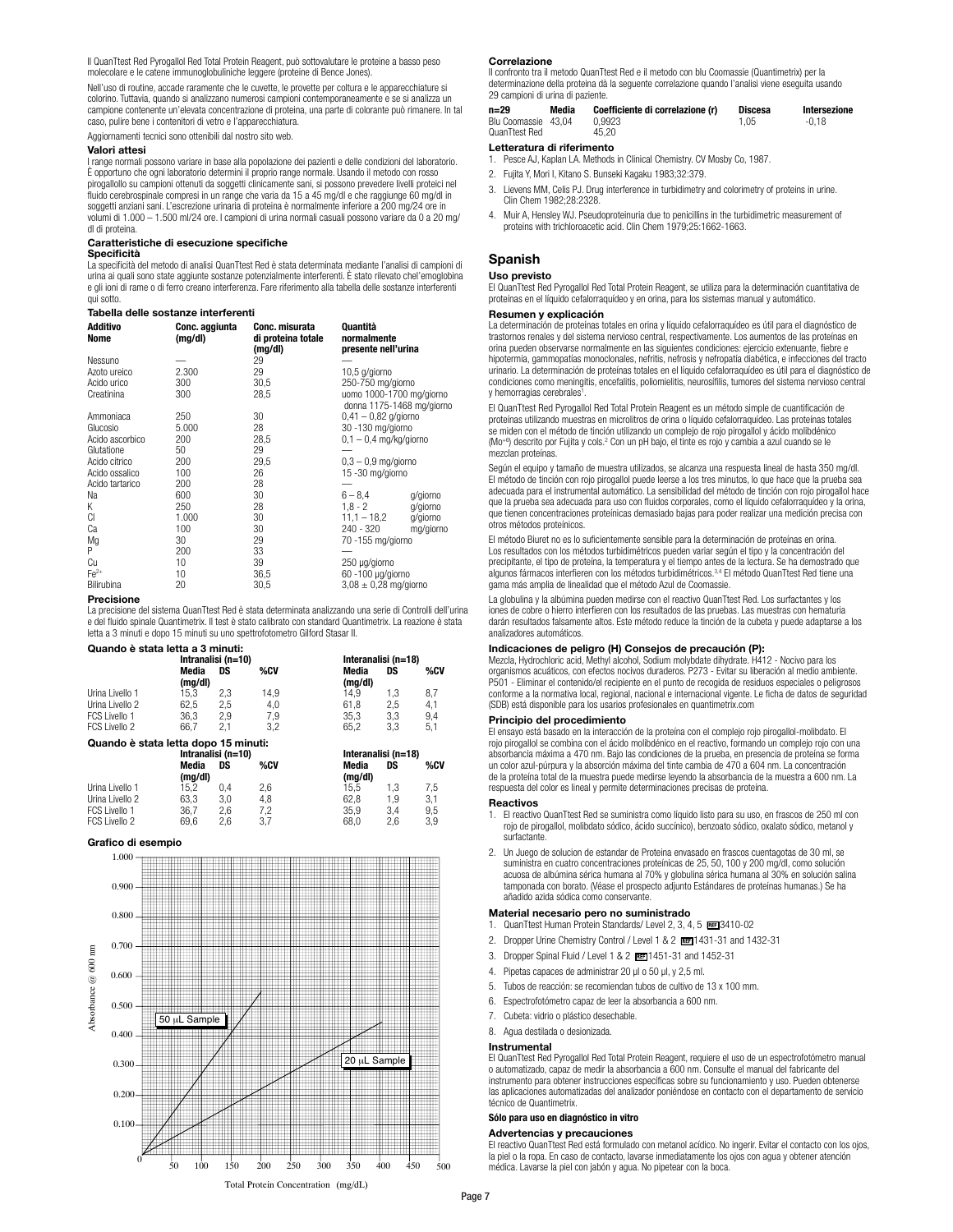Eliminar el contenido/contenedor conforme a la normativa local, regional, nacional e internacional vigente. Le ficha de datos de seguridad (SDB) está disponible para los usarios profesionales en quantimetrix.com

### **Reconstitución de los reactivos**

### **Reactivo**

El reactivo QuanTtest Red no necesita reconstitución ni dilución. Saque el reactivo del frigorífico y separe la cantidad suficiente para el número de pruebas que deban realizarse. Deje que la cantidad separada se estabilice a temperatura ambiente (18ºC–25ºC) antes del uso.

### **Almacenamiento y estabilidad**

### **Reactivo**

- 1. Almacenar el reactivo QuanTtest Red a 2ºC–8ºC, herméticamente cerrado. Protegerlo de la luz.
- 2. Cuando se almacena correctamente, el reactivo permanece estable hasta la fecha de caducidad que figura en la etiqueta. No utilizar los reactivos una vez transcurrida la fecha de caducidad indicada en la etiqueta de cada reactivo.
- 3. Desechar el reactivo si se han formado precipitados o está turbio.

### **Manejo de las muestras**

- 1. Extraer las muestras del frigorífico y dejarlas estabilizar a temperatura ambiente (18ºC–25ºC) antes de la prueba.
- 2. Las muestras de orina o líquido cefalorraquídeo pueden ser adecuadas para su uso sin preparación adicional previa. No se requieren conservantes especiales.
- 3. En caso de observarse células sanguíneas o restos celulares en la muestra de orina o de líquido raquídeo, éstas deben centrifugarse antes de la prueba.
- 4. Las proteínas en orina pueden determinarse en una muestra de recogida de 24 horas o en una muestra aleatoria.
- 5. Las muestras de orina pueden almacenarse a 2ºC–8ºC hasta 24 horas, o congeladas hasta 3 meses, hasta el momento de la prueba. Las muestras de líquido cefalorraquídeo pueden almacenarse a 2ºC–8ºC durante varios días, o congeladas hasta el momento de la prueba.

### **Procedimiento**

La concentración proteínica de las muestras desconocidas puede determinarse hallando la absorbancia de las mismas en una curva estándar y leyendo la concentración proteínica correspondiente, o bien puede calcularse mediante una calibración de un punto (véase Cálculo de los resultados, más abajo).

Para preparar la curva estándar, trace la absorbancia obtenida para cada estándar contra su concentración proteínica respectiva en mg/dl.

Si utiliza el método de cálculo para determinar la concentración proteínica de las muestras desconocidas, tome el estándar que más se aproxime a la concentración de la muestra objeto de análisis, es decir, cuando analice muestras de líquido cefalorraquídeo normales, mida el estándar de 50 mg/dl, y cuando analice muestras de orina normales, el de 25 mg/dl. Si la concentración proteínica de la muestra es superior o inferior a estas concentraciones, utilice el estándar que se aproxime más a la concentración proteínica de la muestra.

Las proteínas pueden medirse utilizando una muestra de 20 o 50 µl. La muestra de 50 µl dará un intervalo lineal para 150 mg/dl de proteínas. Para aumentar el intervalo de linealidad del método de análisis a 350 mg/dl de proteínas, utilice una muestra de 20 µl (véase la sección Limitaciones, más abajo).

### **Procedimiento de la prueba**

- 1. Deje que el reactivo QuanTtest Red, los estándares, controles y muestras, se estabilicen a temperatura ambiente ( 18ºC–25ºC).
- 2. Etiquete los tubos de prueba de cada muestra: blanco de reactivo, estándares, controles y muestras de paciente, objeto de la prueba.
- 3. Pipetee 50 µl (20 µl) de cada muestra en el tubo correspondiente. Utilice agua destilada o desionizada para el tubo de blanco de reactivo.
- 4. Pipetee con precisión 2,5 ml del reactivo a cada uno de los tubos. Mezcle bien con vórtex o agitando los tubos.
- 5. Deje estabilizar la mezcla de reacción a temperatura ambiente durante por lo menos 15 minutos antes de leer el A600. El color de la mezcla de reacción es estable hasta 60 minutos.
- 6. Transfiera el blanco de reactivo a una cubeta limpia y ajuste el espectrofotómetro para una lectura de cero a 600 nm.

**Nota:** Si la cubeta se tiñe en el paso 6, el tinte se habrá absorbido en el vidrio y deberá limpiarse para no obtener resultados erróneamente altos. Después de limpiarlo, enjuáguelo bien con agua destilada o desionizada, y séquelo. Repita el paso 6.

- 7. Lea cada muestra contra el blanco de reactivo y registre los valores de absorbancia obtenidos.
- 8. Para preparar una curva estándar, trace la absorbancia de cada estándar contra su concentración proteínica en el papel para gráficas suministrado. Trace la línea recta de "mejor ajuste" por los puntos. Determine la concentración proteínica de las muestras de paciente desconocidas, hallando las absorbancias en la curva estándar y leyendo las concentraciones proteínicas correspondientes. Para calcular los resultados, siga el ejemplo de la sección Cálculo de resultados, más abajo.

**Métodos para instrumental automatizado** Se ha evaluado la eficacia del QuanTtest Red Pyrogallol Red Total Protein Reagent, al leer cada reacción a intervalos precisos de 3 minutos, habiéndose determinado que el método es adecuado para instrumental automatizado. Consulte las aplicaciones del instrumento correspondiente en relación con el método de rojo pirogallol para obtener instrucciones sobre el uso de este producto. Pueden obtenerse estas aplicaciones poniéndose en contacto con el departamento de servicio técnico de Quantimetrix o con el fabricante del instrumento.

### **Cálculo de resultados**

Las concentraciones de proteína en orina o en el líquido cefalorraquídeo están expresadas en mg/dl. La concentración proteínica de las muestras desconocidas puede determinarse hallando la absorbancia de la muestra en la curva estándar y leyendo las concentraciones proteínicas correspondientes, O BIEN puede calcularse de la siguiente forma:

### **Cálculo de las proteínas totales**

Utilice la siguiente fórmula para calcular las concentraciones proteínicas de las muestras de paciente. **Concentración proteínica (mg/dl) = absorbancia de la muestra X Concentración del estándar (mg/dl)**

# **absorbancia del estándar**

### **He aquí algunos ejemplos ilustrativos.**

| Líquido cefalorraquídeo                                          |                |
|------------------------------------------------------------------|----------------|
| Muestra de paciente A <sub>600</sub> del líquido cefalorraquídeo | $= 0.200$      |
| 50 mg/dl Estándar A <sub>600</sub>                               | $= 0.310$      |
| (0,200 / 0,310) X 50 mg/dl                                       | $= 32.3$ mg/dl |
| Orina                                                            |                |
| Muestra de paciente A <sub>600</sub> de orina                    | $= 0,120$      |
| 25 mg/dl Estándar A <sub>600</sub>                               | $= 0.165$      |
| (0,120 / 0,165) X 25 mg/dl                                       | $= 18.2$ mg/dl |

### **Cálculo de las proteínas en orina de 24 horas**

1. Mida el volumen de la orina de 24 horas (ml).

- 2. Divida este volumen por 100 para determinar el volumen expresado en decilitros (dl).
- 3. Multiplique el volumen de la orina de 24 horas en dl por la concentración proteínica en mg/dl, según el procedimiento QuanTtest Red.
- 4. El número resultante es la cantidad de proteínas expresada en mg por 24 horas.

### **He aquí un ejemplo ilustrativo.**

| Volumen de orina del paciente      | $= 1.550$ ml          |
|------------------------------------|-----------------------|
| Proteínas en orina del paciente    | $= 18.2$ ma/dl        |
| (1550 ml / 100 ml/dl) X 18,2 mg/dl | $= 282.1$ mg/24 horas |

### **Control de calidad**

Se recomienda un programa de control de calidad para todos los laboratorios clínicos. Se recomienda el análisis del material de control con los valores analizados en los intervalos normal y anormal, para monitorizar el rendimiento del procedimiento. Los valores recuperados de los controles deben estar dentro del intervalo aceptable del laboratorio. Quantimetrix dispone del programa de control de calidad Quantrol.® Solicite información.

### **Limitaciones**

La linealidad del método de ensayo es de 150 mg/dl de las proteínas totales utilizando una muestra de 50 µl. La linealidad debe ampliarse disminuyendo el volumen de la muestra a 20 µl. La concentración de proteínas totales será lineal a 350 mg/dl. Puede obtenerse una mayor precisión diluyendo las muestras con concentraciones más altas de proteínas a aproximadamente 100 mg/dl con agua destilada o desionizada, volviendo a realizar el análisis y corrigiendo el factor de dilución al calcular la concentración de proteínas totales.

Algunos tipos de agentes de superficie activos pueden afectar al color. Los surfactantes catiónicos en general dan el mismo color que las proteínas. Dado que los aniones inhiben la reacción del color, lave bien el equipo con agua destilada hasta que no quede ningún agente de superficie activo. Seque bien el equipo antes de su uso.

La hemoglobina da aproximadamente la mitad de reacción del color que la albúmina. Las muestras con hematuria darán resultados falsamente altos.

Los iones de cobre y hierro pueden provocar errores en la medición. Debe tenerse especial cuidado en evitar la contaminación del aparato.

El reactivo contiene componentes fotosensibles, por lo que debe protegerse de la luz.

El QuanTtest Red Pyrogallol Red Total Protein Reagent, puede subestimar las proteínas de bajo peso molecular y las cadenas ligeras de inmunoglobulina (proteínas de Bence Jones).

En un uso rutinario, raras veces se tiñen las cubetas, los tubos de cultivo y el equipo. Si la concentración proteínica de la muestra es superior o inferior a estas concentraciones, utilice el estándar que se aproxime más a la misma. En este caso, limpie bien los utensilios de cristal y el equipo. Encontrará la información técnica actualizada en nuestro sitio web.

### **Valores esperados**

Los intervalos normales pueden variar según la población de pacientes y las condiciones del laboratorio. Cada laboratorio deberá establecer su propio intervalo normal. Utilizando el método de rojo pirogallol en muestras de sujetos clínicamente sanos, cabe esperar un intervalo de concentraciones proteínicas en el líquido cefalorraquídeo entre 15 y 45 mg/dl, y hasta 60 mg/dl en sujetos sanos de avanzada edad. La excreción urinaria de las proteínas normalmente es inferior a 200 mg/24 horas en volúmenes de 1.000 a 1.500 ml/24 horas. Las muestras de orina normales aleatorias pueden oscilar entre 0 y 20 mg/dl de proteínas.

### **Características específicas de rendimiento**

### **Especificidad**

La especificidad del método de ensayo QuanTtest Red se determinó mediante el análisis de muestras de orina tras la adición de posibles sustancias interferentes. La hemoglobina y los iones de cobre y hierro son interferentes. Véase la siguiente tabla de sustancias interferente

### **Tabla de sustancias interf**

| Aditivo<br><b>Nombre</b>         | Conc. añadida<br>(mg/dl) | Conc. medida<br>de proteínas totales<br>(mg/dl) | Cantidad<br>normalmente<br>presente en la orina |
|----------------------------------|--------------------------|-------------------------------------------------|-------------------------------------------------|
| Ninguna                          |                          | 29                                              |                                                 |
| Nitrógeno de urea<br>Ácido úrico | 2.300                    | 29                                              | 10,5 g/día                                      |
| Creatinina                       | 300<br>300               | 30,5<br>28,5                                    | 250-750 mg/día<br>hombre 1000-1700 mg/día       |
|                                  |                          |                                                 | mujer 1175-1468 mg/día                          |
| Amoníaco                         | 250                      | 30                                              | 0,41 - 0,82 g/día                               |
| Glucosa                          | 5.000                    | 28                                              | 30 - 130 mg/día                                 |
| Acido ascórbico                  | 200                      | 28,5                                            | 0,1 - 0,4 mg/kg/día                             |
| Glutationa                       | 50                       | 29                                              |                                                 |
| Ácido cítrico                    | 200                      | 29,5                                            | $0.3 - 0.9$ mg/día                              |
| Acido oxálico                    | 100                      | 26                                              | 15 -30 mg/día                                   |
| Acido tartárico                  | 200                      | 28                                              |                                                 |
| Na                               | 600                      | 30                                              | 6 - 8,4 g/día                                   |
| Κ                                | 250                      | 28                                              | $1,8 - 2$ g/día                                 |
| CI                               | 1.000                    | 30                                              | 11,1 -18,2 g/día                                |
| Сa                               | 100                      | 30                                              | 240 - 320 mg/día                                |
| Mg                               | 30                       | 29                                              | 70 - 155 mg/día                                 |
| Ρ                                | 200                      | 33                                              |                                                 |
| Сu                               | 10                       | 39                                              | 250 µg/día                                      |
| $Fe2+$                           | 10                       | 36,5                                            | 60 - 100 µg/día                                 |
| Bilirrubina                      | 20                       | 30,5                                            | $3.08 \pm 0.28$ mg/día                          |

### **Precisión**

La precisión del sistema QuanTtest Red se estableció analizando una serie de controles de orina de controles de orina de Quantimetrix y de controles fluidos espinales. El ensayo se calibró con estándares de Quantimetrix. La reacción se leyó a los 3 minutos y tras 15 minutos en un espectrofotómetro Gilford Stasar II.

### **Cuando se lee a los 3 minutos:**

| 000100 36 166 0 167 0 11111003. |                           |            |            |                     |                      |            |
|---------------------------------|---------------------------|------------|------------|---------------------|----------------------|------------|
|                                 | En un mismo ensayo (n=10) |            |            |                     | Entre ensayos (n=18) |            |
|                                 | Media<br>(mq/dl)          | DT         | CV(% )     | Media DT<br>(mq/dl) |                      | CV(%)      |
| Conc. 1 en orina                | 15.3                      | 2.3        | 14.9       | 14.9                | 1.3                  | 8,7        |
| Conc. 2 en orina                | 62.5                      | 2.5        | 4.0        | 61.8                | 2.5                  | 4.1        |
| LCR Conc. 1<br>LCR Conc. 2      | 36.3<br>66.7              | 2.9<br>2.1 | 7.9<br>3.2 | 35.3<br>65.2        | 3.3<br>3.3           | 9.4<br>5.1 |
|                                 |                           |            |            |                     |                      |            |